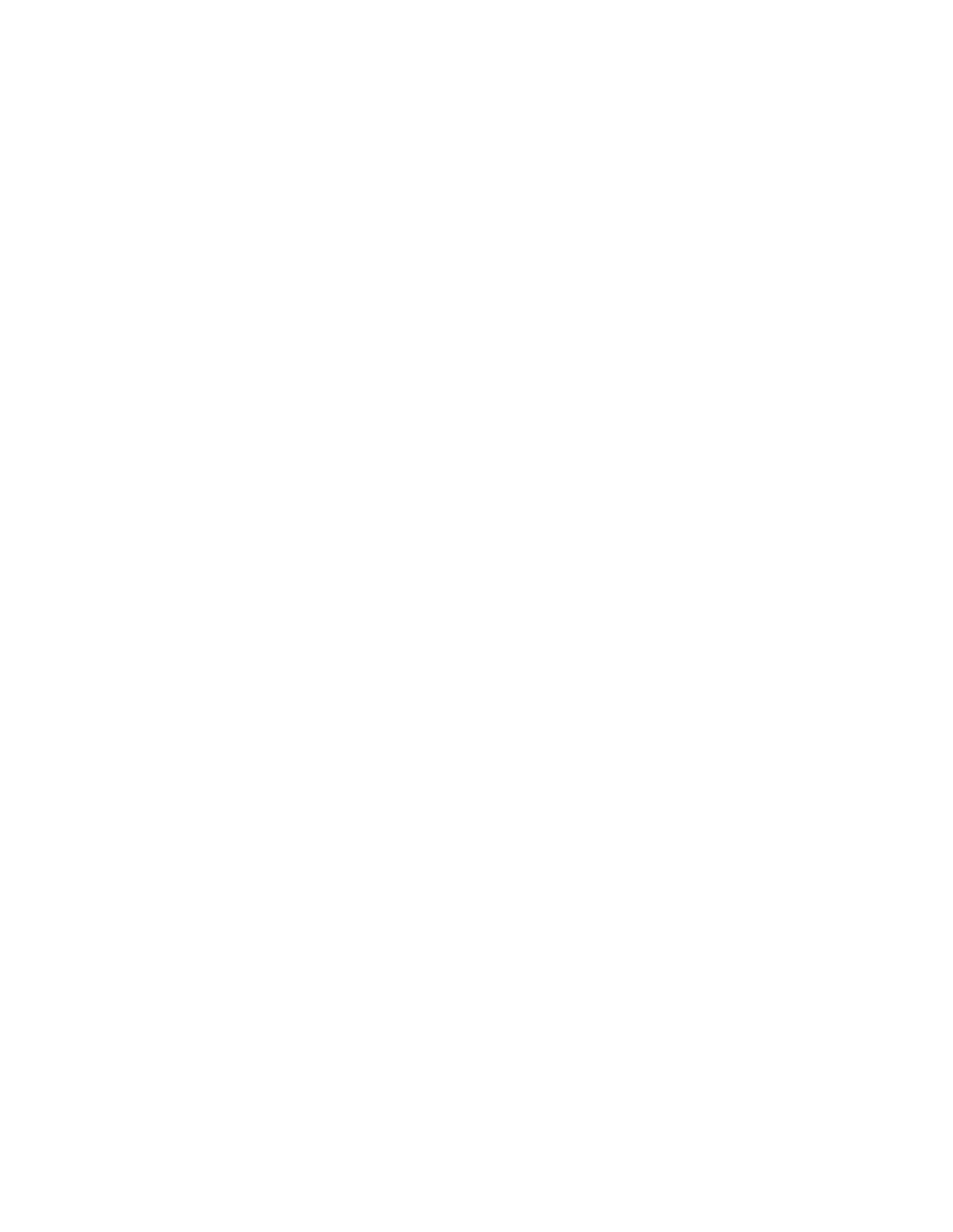# **Insert Figure 3.16-1. Study Area Transportation System.**

(11 x 17-inch black-and-white)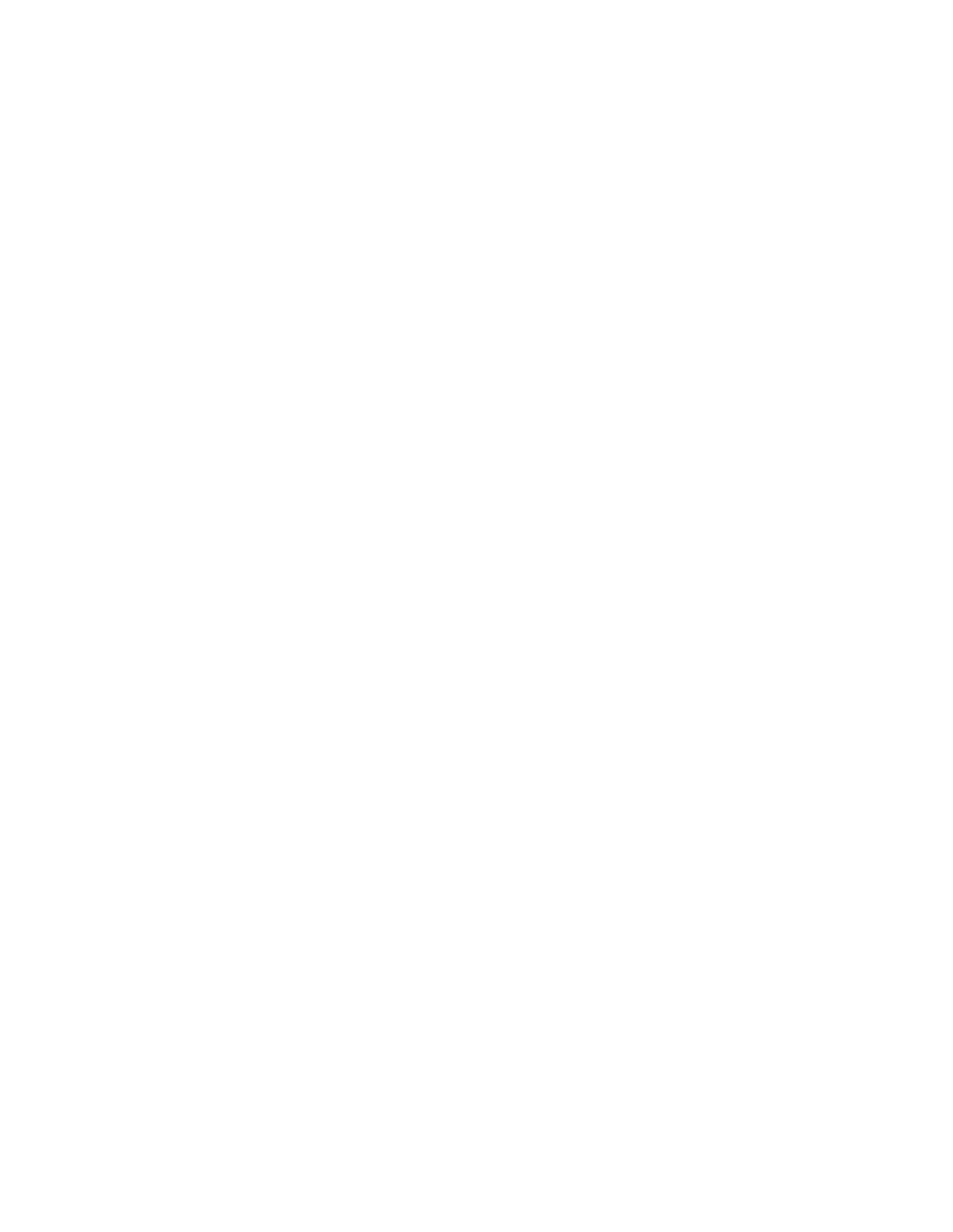| Characteristic                             | SR 903 (outside<br>City Limits)                 | E 1st Street<br>SR 903/                                                                      | W 2nd Street<br>SR 903/                                                                                             | W 1st Street                                                                                            | 3rd Street, 4th Street,<br>5th Street                                     | Montgomery Stafford, Columbia,<br>Pennsylvania and Oakes Avenue                                            |
|--------------------------------------------|-------------------------------------------------|----------------------------------------------------------------------------------------------|---------------------------------------------------------------------------------------------------------------------|---------------------------------------------------------------------------------------------------------|---------------------------------------------------------------------------|------------------------------------------------------------------------------------------------------------|
| Jurisdiction                               | <b>WSDOT</b>                                    | City of Cle Elum<br>WSDOT and                                                                | City of Cle Elum<br>$WSDOT$ and                                                                                     | City of Cle Elum                                                                                        | City of Cle Elum                                                          | City of Cle Elum                                                                                           |
| Classification<br>Street                   | Collector Arterial                              | Arterial/Secondary<br>Collector<br>Arterial                                                  | Arterial/Secondary<br>Collector<br>Arterial                                                                         | Primary Arterial                                                                                        | Local neighborhood<br>connector or local<br>access                        | local access; two blocks of Oakes<br>Local neighborhood connector or<br>Avenue are secondary arterial      |
| Speed Limit<br>$(\text{mph})$              | $25$ to $55$                                    | $\overline{\omega}$                                                                          | 25                                                                                                                  | $25 \text{ to } 30$                                                                                     | 25                                                                        | 25                                                                                                         |
| Lanes                                      | One lane each<br>direction                      | Montgomery Avenue<br>direction, center turn<br>lane from Oakes<br>One lane each<br>Avenue to | One lane each<br>direction                                                                                          | center turn lane except small<br>section west of W Cemetery<br>One lane each direction,<br>Street       | One lane each direction                                                   | One lane each direction                                                                                    |
| Edge Condition                             | shoulder, varying<br>Paved and gravel<br>widths | gravel shoulders<br>Wide paved and                                                           | Gravel shoulders                                                                                                    | Mostly curb and gutter                                                                                  | shoulders, angle and<br>Very wide gravel<br>parallel on-street<br>parking | Very wide gravel shoulders, angle<br>and parallel on-street parking                                        |
| Sidewalks                                  | $\tilde{\mathbf{z}}$                            | Limited sections                                                                             | of Stafford Avenue to<br>south curb only west<br>Ranger Station Road<br>of Stafford Avenue;<br>Yes, both sides east | Yes, both sides from Oakes<br>Avenue to Stafford Avenue                                                 | faces south of 4th St E,<br>Present on most block<br>narrow (4 to 5 feet) | Present on most block faces south of<br>4th St E, narrow $(4 \text{ to } 5 \text{ feet})$                  |
| Parking                                    | $\overline{R}$                                  | Yes, angle and<br>parallel                                                                   | Yes, angle and<br>parallel                                                                                          | Yes, angle and parallel                                                                                 | Yes, angle and parallel                                                   | Yes, angle and parallel                                                                                    |
| Turn Lanes                                 | Turn pockets at<br>intersections                | None                                                                                         | Turn pockets at<br>intersections                                                                                    | Turn pockets at intersections                                                                           | None                                                                      | None                                                                                                       |
| Traffic Control<br>and Signal<br>Locations | None                                            | None                                                                                         | Pennsylvania Avenue<br>All-way stop at                                                                              | S Cle Elum Avenue, Oakes<br>Traffic signals at Stafford<br>Avenue and Pennsylvania<br>Avenue/<br>Avenue | Stop signs at 1st, 2nd,<br>3rd and 4th Avenues                            | Avenues; signals at 1st Street/Oakes<br>Stop signs at 1st, 2nd, 3rd and 4th<br>and 1st Street/Pennsylvania |

Table 3.16-1. Summary of transportation study area roadway characteristics: key intersections – Cle Elum and vicinity. Table 3.16-1. Summary of transportation study area roadway characteristics: key intersections - Cle Elum and vicinity. Sources: Heffron Transportation, Inc., August 2009; Draft Transportation Plan (City of Cle Elum, May 2009); 2008 Annual Traffic Report (Washington State Department of<br>Transportation). Sources: Heffron Transportation, Inc., August 2009; *Draft Transportation Plan* (City of Cle Elum, May 2009); *2008 Annual Traffic Report* (Washington State Department of Transportation).

 $3.16 - 3$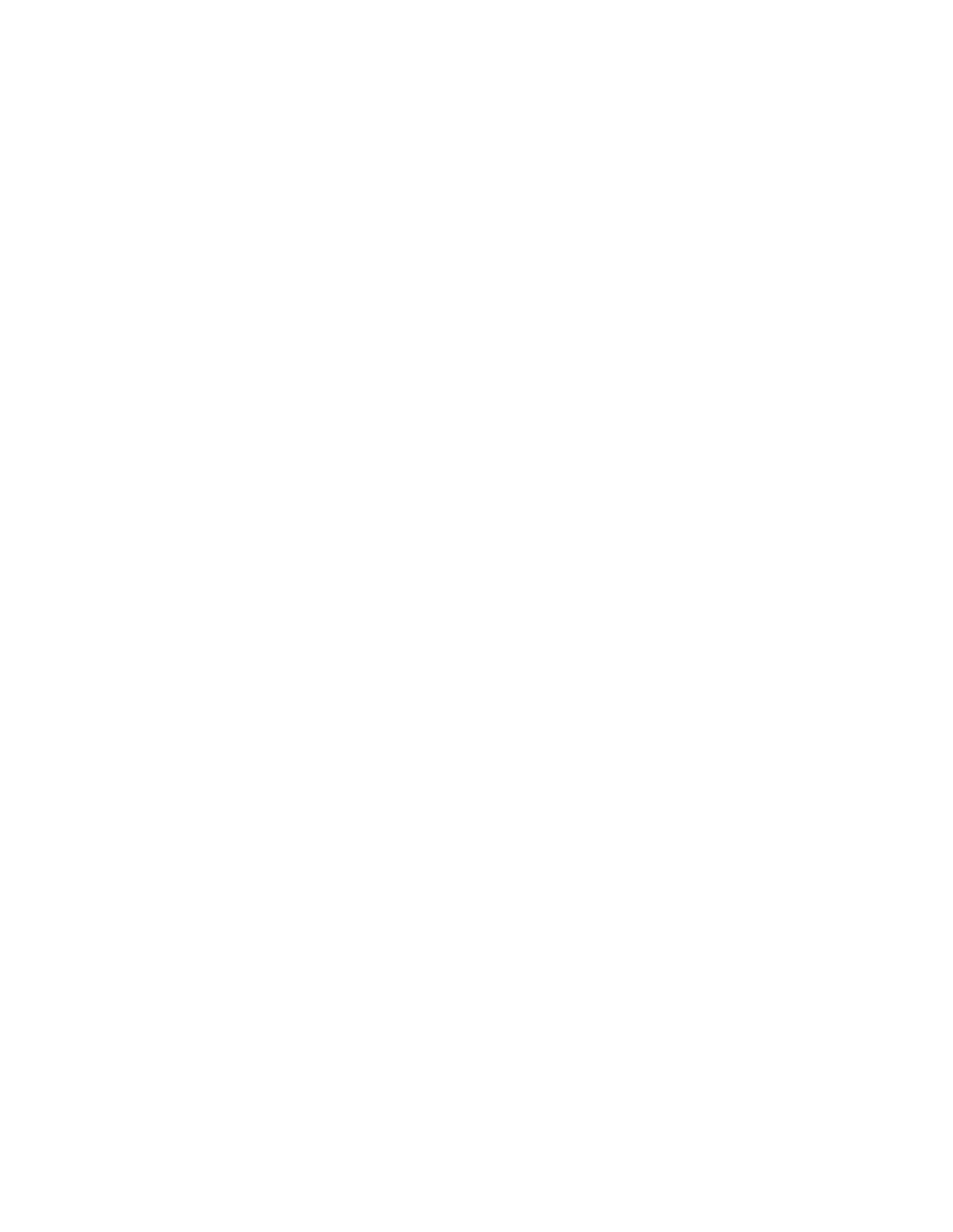**Interstate 90 (I-90)** is an east-west limited-access highway. It is classified as an Interstate highway, and is considered a Highway of Statewide Significance (HSS) by the Washington State Department of Transportation (WSDOT). Near Cle Elum, I-90 has two travel lanes in each direction with paved shoulders. The posted speed limit is 70 miles per hour (mph) for passenger vehicles and 60 mph for trucks.

Three interchanges connect Cle Elum with I-90. Exit 84 (West) is a partial half-diamond interchange providing access to/from the west end of Cle Elum only. The eastbound off-ramp and westbound on-ramp connect directly to W 1st Street, with no traffic controls (no signals or stop signs). Exit 84 (East) is a halfdiamond interchange that provides access to/from the commercial core and locations at the east end of Cle Elum. The only traffic control for this interchange is a stop sign for northbound through or right-turn movements to the eastbound on-ramp. Exit 85 connects I-90 with SR 903 and SR 907. This full-diamond interchange provides both eastbound and westbound on- and off-ramp access. A fourth interchange, Exit 80 (Bullfrog Road) serves primarily the Suncadia Resort area, Roslyn and Ronald, west of Cle Elum. SR 903 connects to Bullfrog Road at a roundabout, providing another access route into and out of the Cle Elum area.

**State Route 970 (SR 970)** connects I-90 at Exit 85 to US 97. The roadway is aligned generally in a northeast to southwest configuration. SR 970 has two travel lanes. Most of the road is undivided. There are paved shoulders varying in width from 4 to 7 feet. Part of the National Highway System, SR 970 is also designated as an HSS by WSDOT. The road connects I-90, Cle Elum, Ellensburg and other communities to US 97 and Blewett Pass, and the towns and recreational areas along US 2 (e.g., Leavenworth, Cashmere, and Wenatchee). The intersection with I-90 and SR 903 is accessed via two ramps that connect to a bridge over the adjacent railroad tracks. Each ramp, north and south of the bridge, is controlled by a stop sign where it intersects SR 970.

**State Route 903 (SR 903) (also W Second Street and E 1st Street through Cle Elum)** connects from the I-90/SR 970/SR 903 interchange to Roslyn and the Suncadia Resort area. SR 903 is a two-lane paved roadway. SR 903 has some areas of very wide paved shoulders (up to 16 feet), and some areas with no shoulders. From SR 970 east to Montgomery Avenue, the road has wide travel lanes, wide shoulders, onstreet parking and only a few block faces with sidewalks, curb or gutter. The posted speed limit in this section is 30 mph. From west of Montgomery Avenue to Oakes Avenue, there are curbs, gutters, sidewalks, a two-way left-turn lane, and on-street parking through the Cle Elum commercial core. The speed limit drops to 25 mph west of Montgomery Avenue. At Oakes Avenue, SR 903 turns 90 degrees north, then 90 degrees west, and continues west along the W 2nd Street alignment. West of Ranger Station Road, the roadway cross-section is generally rural, with two 12-foot wide travel lanes and wide, paved shoulders. The speed limit west of Denny Avenue (about milepost 3.0) is 45 mph. There is a sidewalk along the south side of west SR 903 from Stafford Avenue to Ranger Station Road. From Ranger Station Road to the Cle Elum-Roslyn Schools complex, there is an unpaved trail along the south side of SR 903, used primarily by students.

**W 1st Street,** a primary arterial from the west City limits to Pennsylvania Avenue, connects I-90 Exit 84 (West) with the Cle Elum core commercial area via Oakes Avenue. The road has one travel lane in each direction and a two-way left-turn lane from W Cemetery Road to east of Pine Street. There is a break in the center turn lane at the main Safeway driveway to allow for left-turn pockets. From the intersection of W 1st Street/Stafford Avenue/S Cle Elum Way to Pennsylvania Avenue, on-street parking is allowed along most block faces (both parallel and angle parking), with curbs and gutters, wide sidewalks, and curb "bulb-outs"<sup>1</sup> at Oakes Avenue and Pennsylvania Avenue. There is a two-way left-turn lane from Stafford

<sup>&</sup>lt;sup>1</sup> "Bulb-outs" are a widened-out area of sidewalk at intersection corners, allowing for greater pedestrian queuing areas and reducing the width necessary to cross the street.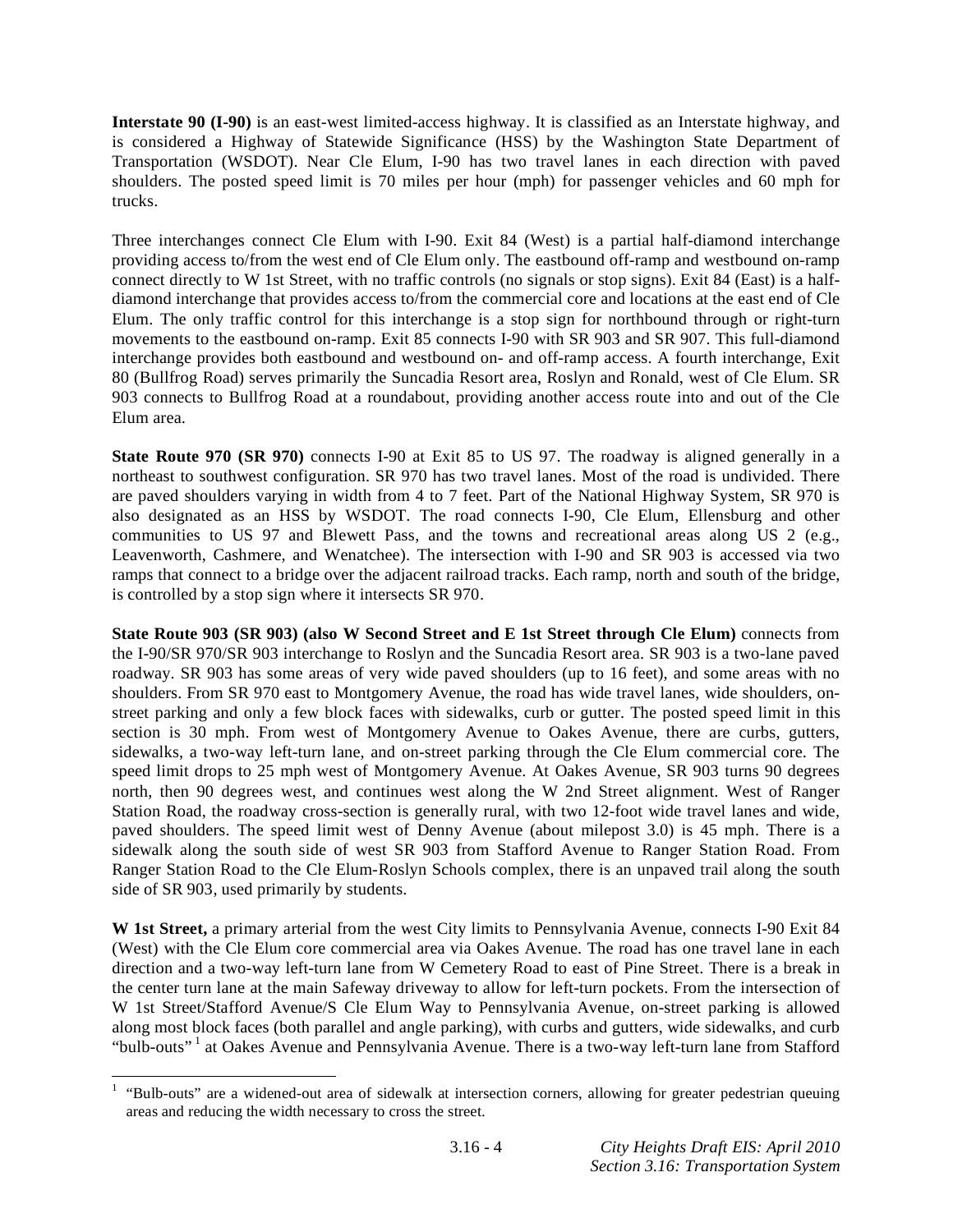Avenue/S Cle Elum Way to Pennsylvania Avenue, although it is not continuous; it changes to left-turnonly pockets at the intersections. There are signals at the intersections with Stafford Avenue/S Cle Elum Way, Oakes Avenue and Pennsylvania Avenue. These signals are fully actuated.<sup>2</sup> The posted speed limit is 25 mph on W 1st Street. Although 1st Street becomes SR 903 at Oakes Avenue, the split for W 1st Street and E 1st Street occurs one block east, at Pennsylvania Avenue.

The City of Cle Elum recently published a *Draft Transportation Plan* (May 2009) that discusses a range of potential improvements throughout the City, especially in the downtown core area. These include adding signals, rerouting traffic to Railroad Street and away from 1st Street, and improving pedestrian amenities in the core commercial area. The *Plan* sets forth a long-term vision of potential improvement needs with extensive growth in Cle Elum. The next stage of the process would be to place the highest need projects on the City's Six-Year Capital Improvement Program (CIP), and identify a funding plan and timeline. This next step in the process has not yet occurred. WSDOT has plans to improve the intersection of SR 970/SR903 at the eastern end of the City of Cle Elum.<sup>3</sup> The *Route Development Plan* (WSDOT 2004) discusses several improvements to the corridor. The intersection with SR 970 would be realigned and improved; other sections of the roadway would be widened to a consistent standard. Some of the elements of the *Route Development Plan* have already been constructed. A signal has been installed at the W 1st Street/Oakes Avenue intersection, and the signal at 1st Street/Pennsylvania Avenue has been improved.

### **3.16.2 Traffic Volumes**

### **Existing Traffic Volumes**

1

Existing (2009) traffic volumes were derived primarily from the City's *Draft Transportation Plan* (May 2009). The Plan's PM peak hour traffic volumes, which represent the highest one hour volumes during the day and typically occur in a one-hour period between 4:00 and 6:00 P.M., were collected in April 2008. These were then increased by 30 percent to represent summer average weekday conditions. Other volume data used in this analysis were collected by Transportation Solutions, Inc. (TSI), Suncadia's traffic consultant. These volumes were factored up to 2009 by applying a background growth rate of 1.3 percent per year, consistent with the background growth rate used in the City of Cle Elum *Draft Transportation Plan*. Some balancing was done between the two sets of data. Finally, field data were collected in July 2009 at three study area intersections to compare to the *Draft Transportation Plan* volumes. These counts confirmed that, for the three intersections counted, the volumes were close to the projections. Therefore, this Transportation analysis uses the *Draft Transportation Plan* data, adjusted as discussed above.<sup>4</sup> Figure 3.16-2 shows the existing PM peak hour traffic volumes at Transportation study area intersections.

<sup>2</sup> "Fully-actuated" means that when a car approaches an intersection, its presence is detected by equipment associated with the traffic signal, and the signal controller will provide a green phase in-sequence for that vehicle. 3

*Route Development Plan, State Route 903 and State Route 903 Spur*, Washington State Department of

Transportation, South Central Regional Office (January 2004). 4 One volume was manually changed: the northbound left-turn volume from Stafford Avenue to SR 903 was far higher than the upstream and downstream volumes. Field observations showed the left turns from Pennsylvania Avenue, Oakes Avenue and Stafford Avenue to SR 903 occurred at about the same rate. Therefore, the northbound left-turn volume was adjusted down to more closely match the northbound volumes from 1st Street W/S Cle Elum Way/Stafford Avenue intersection.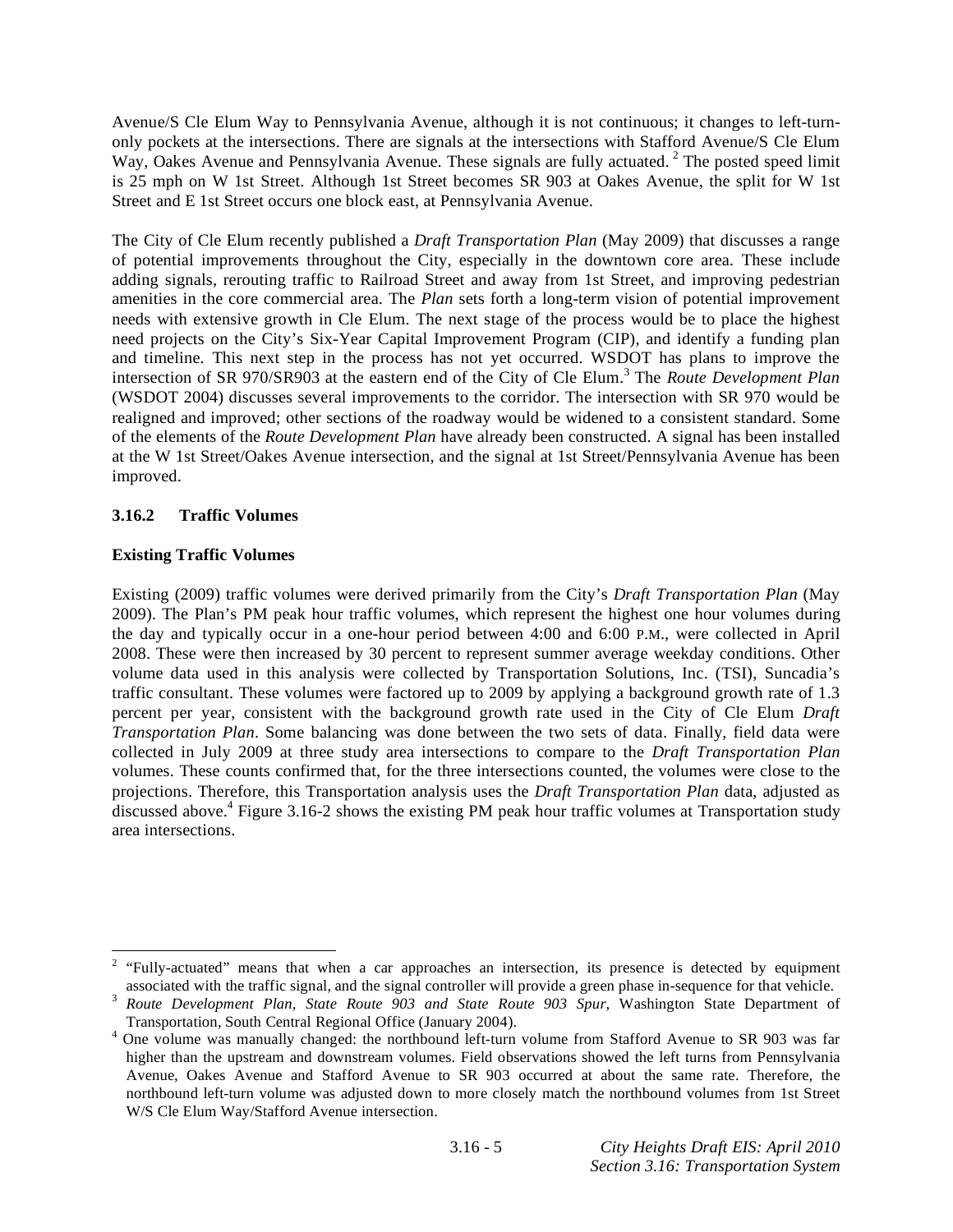# **Insert Figure 3.16-2. Existing (2009) PM Peak Hour Traffic Volumes.**

(11 x 17-inch black-and-white)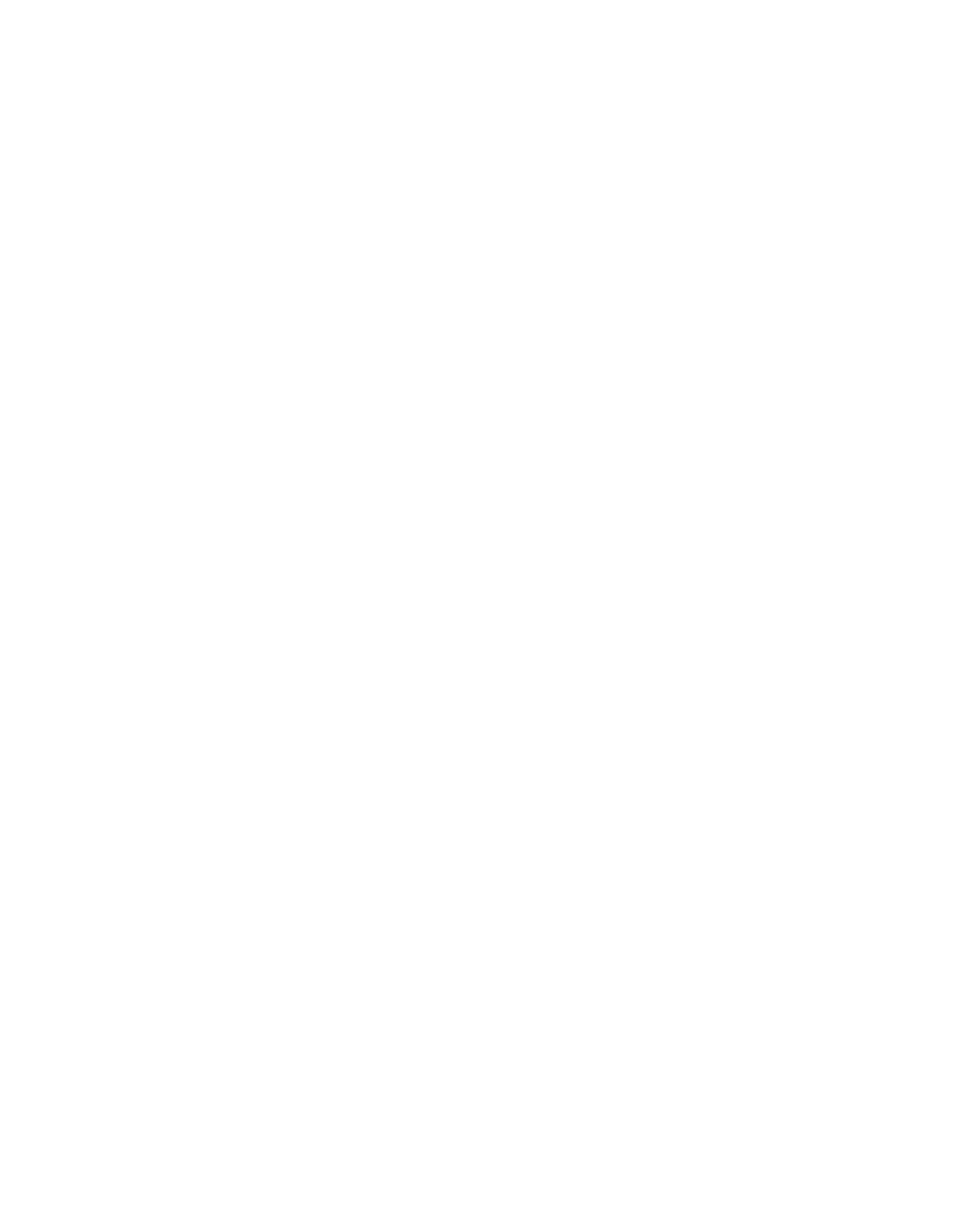#### **Future Traffic Volumes**

The *Draft Transportation Plan* (City of Cle Elum, May 2009) provides a summary of traffic projections related to the City's existing and future proposed land uses through the year 2029. The future land uses assume that all of the population growth "assigned" by the Washington State Office of Financial Management (OFM) and then by Kittitas County to the City of Cle Elum, its Urban Growth Area (UGA), and the surrounding area will be constructed and occupied by 2029. The *Draft Transportation Plan* allocated the future number of residences to different areas in and around the City based upon both known development proposals (like the Suncadia Resort), and potential development density based on zoning. For future commercial, industrial and retail uses, the available acreage for areas within these zoning districts was used. An assumed density of development was applied, along with a general factor to account for development constraints (such as steep slopes, setbacks, wetlands, buffers, etc). With this approach, essentially the entire available developable area of Cle Elum and adjacent lands was assumed to be built-out and occupied by 2029.

 This approach is appropriate for long-range planning, and results in a near maximum estimate for development and the associated traffic that would occur within the City of Cle Elum's purview. However, for the purpose of preparing a project-specific EIS under the Washington State Environmental Policy Act  $(SEPA)$ , it is more appropriate to base traffic projections for background traffic<sup>5</sup> and pipeline projects<sup>6</sup> on known proposals, such as:

- Projects that are under construction
- Projects that are permitted

l

- Projects that are likely to be permitted within the Transportation analysis horizon time period (in the case of City Heights, by the year 2022)
- Projects for which enough is known that it is reasonable to assume they will be constructed and occupied by the horizon year.

The year 2022 future-without-project<sup>7</sup> traffic volume forecasts were developed using the assumptions described below. The result would be a significant increase in traffic throughout the study area by 2022 (the horizon year for City Heights), but not to the levels projected in the City's *Draft Transportation Plan* (May 2009). This approach to determining the traffic baseline still represents a significant amount of development in Cle Elum within the next 13 years.

• The number of future residential units, not including the City Heights project, is assumed to match that of the City of Cle Elum *Draft Transportation Plan* (May 2009) in a pro rata manner*.* The Draft Plan predicted that an additional 3,541 dwelling units (1,931 single-family units and 1,610 multi-family units) would be built by 2029, which includes units on the City Heights site. To estimate future volumes without City Heights, it was assumed that 2,666 units are associated with other development projects. $8\,$  It was assumed that 75 percent of the future 2,666 residential units would be built within the City Heights time frame, or approximately 2,000 units. This equates to an average of 153 new dwelling units per year over the next 13 years through 2022 (the

<sup>&</sup>lt;sup>5</sup> "Background traffic" is defined as growth in traffic that will occur independent of development on the City

Heights site.<br><sup>6</sup> "Pipeline projects" are other known development proposals within the Transportation study area.

<sup>&</sup>lt;sup>7</sup> The term "future-without-project" in this Transportation Analysis means the forecast of year 2022 traffic conditions without the City Height project.

The 875 units in City Heights Alternative 2 were subtracted from the total future unit count. This is 110 units fewer than assumed for Alternative 1. The result is a higher background traffic volume as the basis for comparing all City Heights alternatives. A consistent background condition was used to provide an equal comparison basis.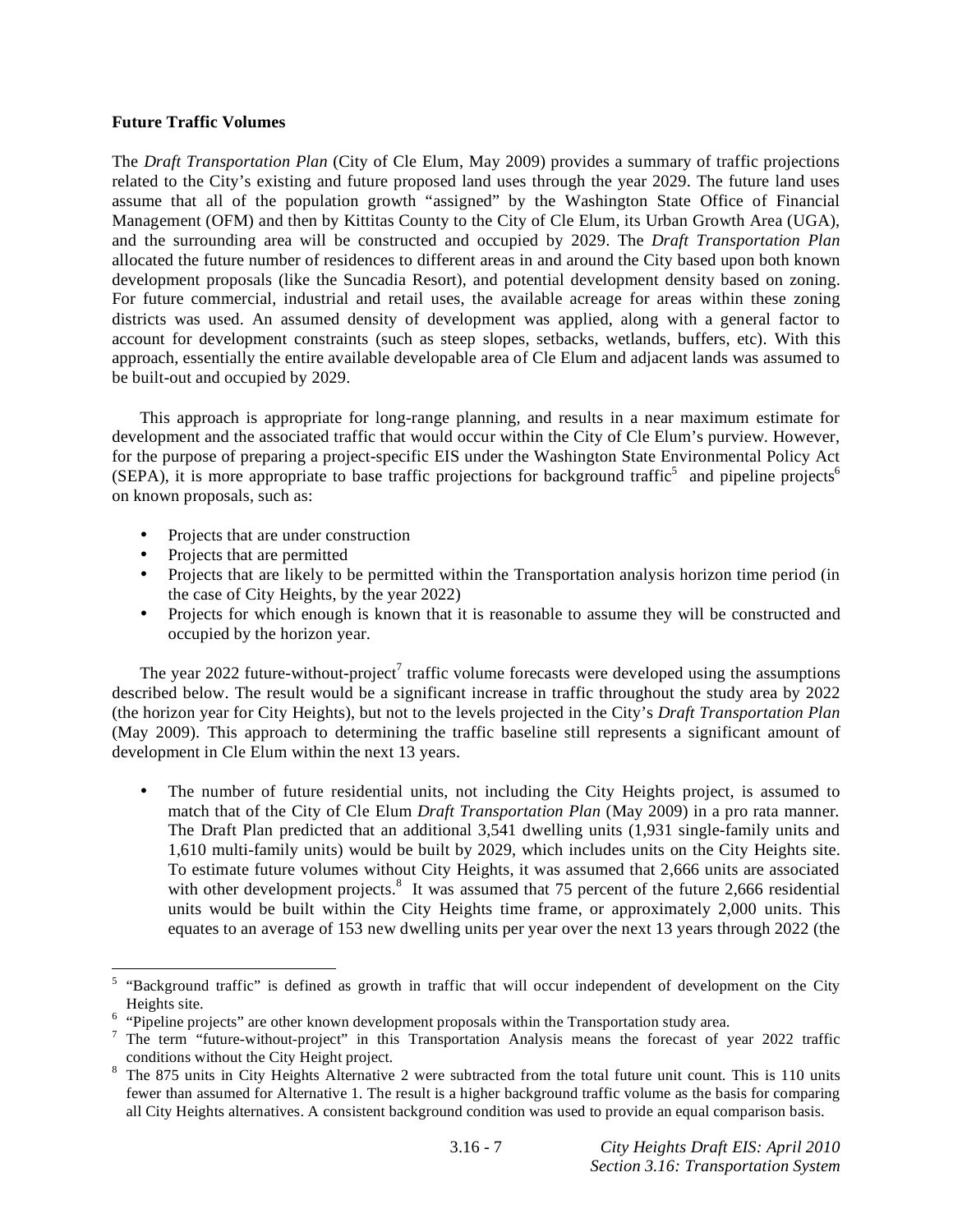City Heights study period). This level of assumed growth (excluding any from City Heights) results a projected compound annual growth rate of about 9 percent per year over the next 13 years, which is a conservatively high growth rate. For the purpose of the City Heights analysis, the additional 2,000 residences included in the background growth forecasts are all assumed to be occupied year-around.

- Commercial development within the City of Cle Elum as a whole would occur at about a marketstandard ratio of 80 square feet per additional dwelling unit, and therefore would result in a total of about 220,000 square feet of new commercial space by the year 2022. This commercial development ratio could be supported by projected new residential development as well as tourist traffic to the area, including pass-by visitors traveling on I-90.
- All of the light industrial and industrial land uses assumed in the *Draft Transportation Plan* within the City as a whole would be built and occupied by 2022*.*
- Background traffic volumes, which include tourist trips, would grow at a rate of approximately 1.3 percent per year. This assumption is consistent with the *Draft Transportation Plan* (May 2009)*.*

Table 3.16-2 summarizes the background growth land use program assumed for the year 2022 forecasts described above; the assumptions from the *Draft Transportation Plan* (May 2009) are listed for comparison. Table 3.16-3 summarizes PM peak hour trip generation for each pipeline project. In total, the pipeline projects are expected to generate about 2,650 new trips per hour in the year 2022.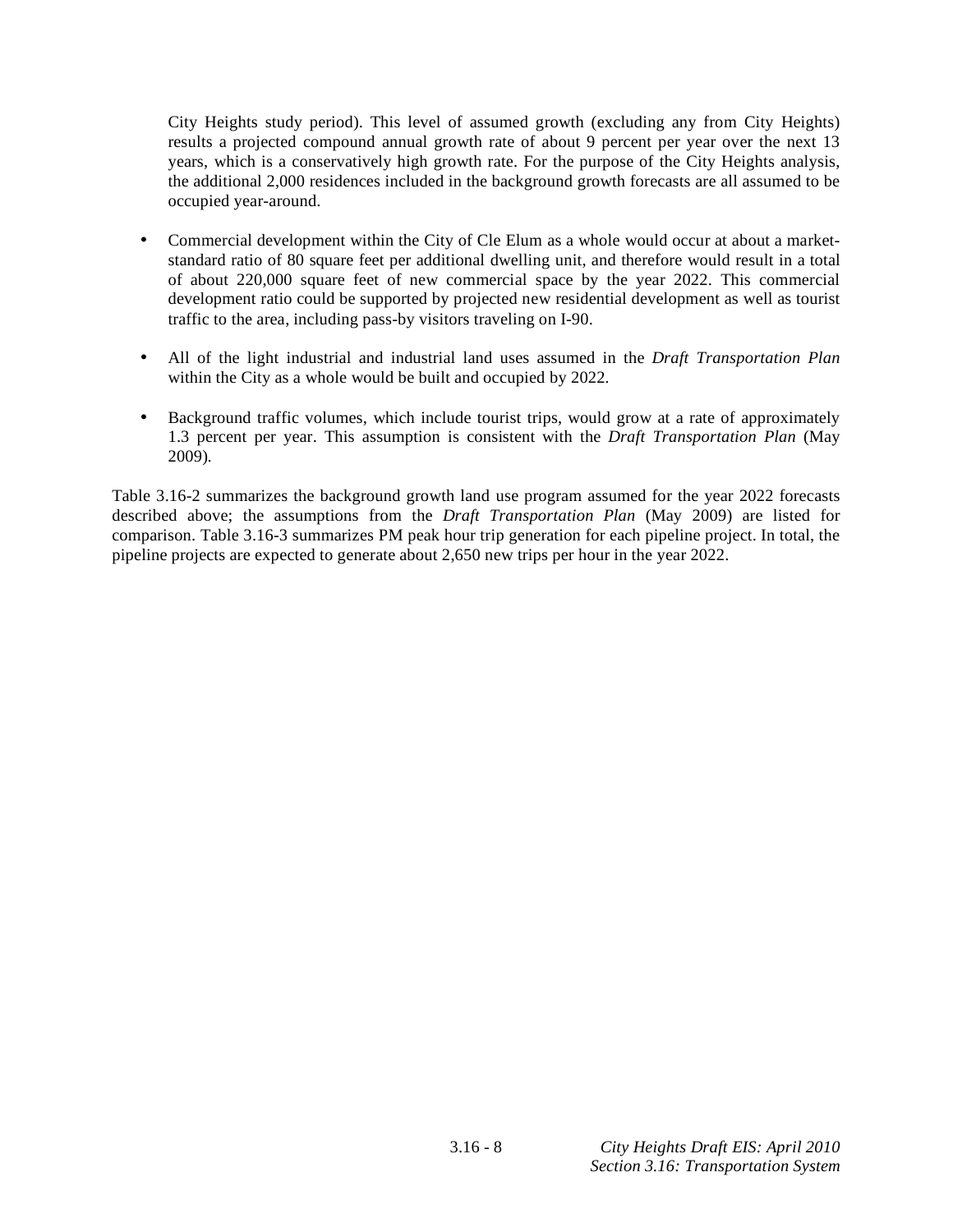|                                                                |                  | <b>Assumed Land Use Build-Out, 2029</b><br><b>City of Cle Elum Draft Transportation</b> | Plan              |                   | <b>Estimated Build-Out by Horizon Year</b><br>2022 "Pipeline"* Projects for City<br><b>Heights</b> |                       |                   |                   |
|----------------------------------------------------------------|------------------|-----------------------------------------------------------------------------------------|-------------------|-------------------|----------------------------------------------------------------------------------------------------|-----------------------|-------------------|-------------------|
| <b>General Area of the</b><br><b>Transportation Study Area</b> | Industrial<br>sf | Comm<br>(Retail) sf                                                                     | Detached<br>Units | Attached<br>Units | Industrial<br>sf                                                                                   | $Comm$<br>(Retail) sf | Detached<br>Units | Attached<br>Units |
| <b>UGA Projects</b>                                            |                  |                                                                                         |                   |                   |                                                                                                    |                       |                   |                   |
| Highway Commercial                                             |                  | 92.000                                                                                  |                   |                   |                                                                                                    | 10,000                |                   |                   |
| Light Industrial                                               | 96,000           |                                                                                         |                   |                   | 96,000                                                                                             |                       |                   |                   |
| MP Resort (all residential)                                    |                  |                                                                                         | 17                | 28                |                                                                                                    |                       | 17                | 28                |
| Rural 3 (residential)                                          |                  |                                                                                         | 121               |                   |                                                                                                    |                       | 121               |                   |
| Suburban (residential)                                         |                  |                                                                                         | 3                 |                   |                                                                                                    |                       | 3                 |                   |
| Suburban 2 (residential)                                       |                  |                                                                                         | $\overline{c}$    |                   |                                                                                                    |                       | $\overline{c}$    |                   |
| Agricultural 3 (residential)                                   |                  |                                                                                         | 40                |                   |                                                                                                    |                       | 40                |                   |
| <b>Sphere of Interest Projects</b>                             |                  |                                                                                         |                   |                   |                                                                                                    |                       |                   |                   |
| <b>Industrial Park</b>                                         | 548,000          |                                                                                         |                   |                   | 548,000                                                                                            |                       |                   |                   |
| North Residential <sup>1</sup>                                 |                  |                                                                                         | 938               | 879               |                                                                                                    |                       | 283               | $\Omega$          |
| Mix Comm/High Residential                                      |                  | 1,359,000                                                                               |                   | 129               |                                                                                                    |                       |                   | 129               |
| <b>Bullfrog Business/Commercial</b><br>(UGA)                   |                  | 518,000                                                                                 |                   |                   |                                                                                                    | 210,000               |                   |                   |
| <b>Suncadia-Bullfrog Planned</b><br><b>Mixed-Use District</b>  |                  |                                                                                         |                   |                   |                                                                                                    |                       |                   |                   |
| Residential                                                    |                  |                                                                                         | 810               | 574               |                                                                                                    |                       | 810               | 574               |
| <b>Totals</b>                                                  | 644,000          | 1,969,000                                                                               | 1,931             | 1,610             | 644,000                                                                                            | 220,000               | 1,276             | 731               |

#### **Table 3.16-2. Estimate of future development in Cle Elum without the City Heights project.**

Sources: City of Cle Elum *Draft Transportation Plan* (May 2009), Tables 28 and 29; and Heffron Transportation, August 2009.

\*Note: The *Draft Transportation Plan* includes a location called "North Residential", which presumably includes City Heights. We have included the known platted or subdivided lots, which include Forest Ridge, Ponderosa Pines, Section 32 lots and others in the North Residential area. These properties have the potential for 283 detached dwelling units. City Heights is not included in the Horizon Year 2022, as it will be the action, not a pipeline project.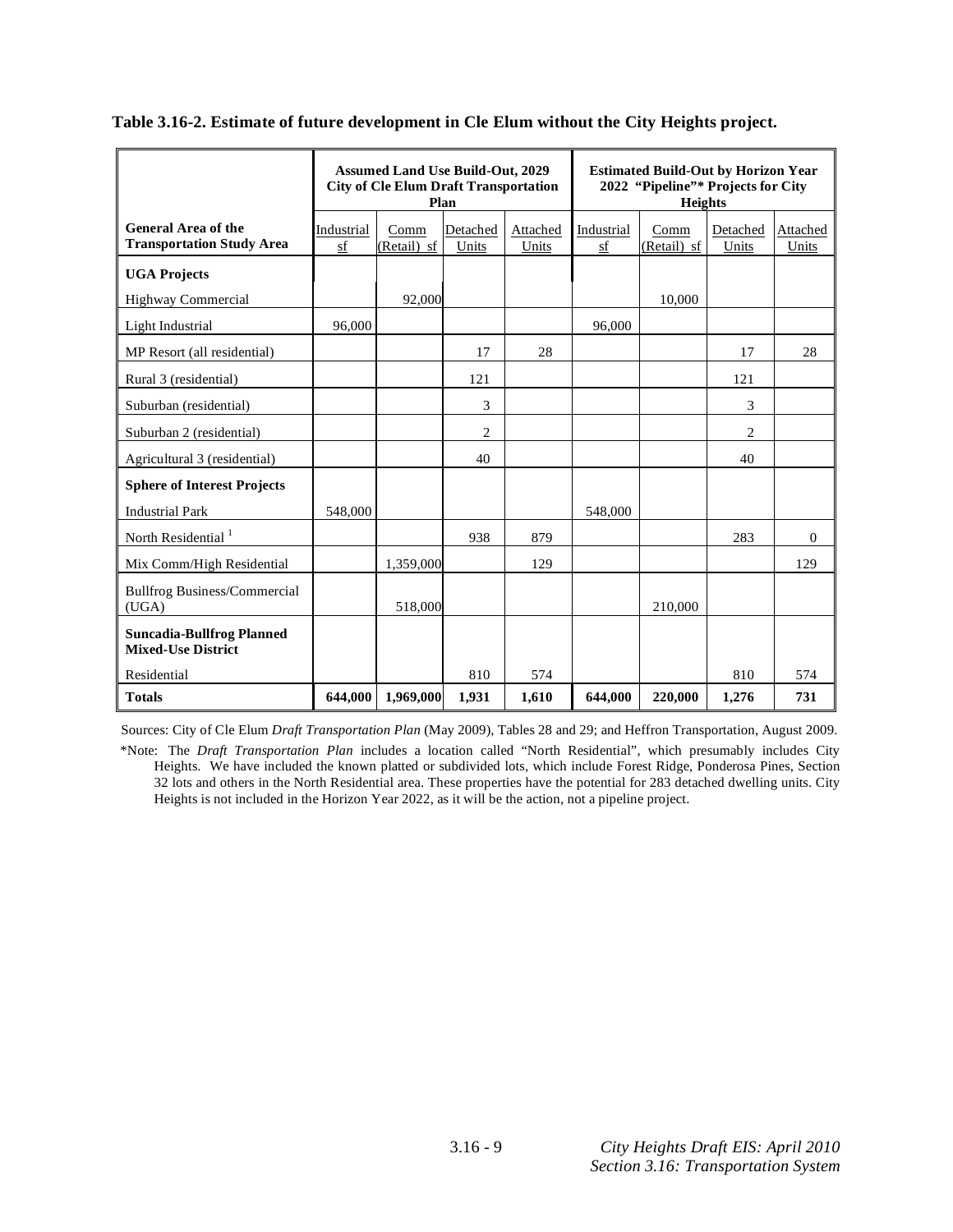|                                    |                | PM Peak Hour Trips |                |
|------------------------------------|----------------|--------------------|----------------|
| Pipeline Projects                  | Inbound        | Outbound           | Total          |
| <b>UGA Projects</b>                |                |                    |                |
| Highway Commercial 1               | 43             | 42                 | 85             |
| Highway Commercial 2               | 6              | 8                  | 14             |
| Light Industrial 1                 | 6              | 41                 | 47             |
| Light Industrial 2                 | 6              | 41                 | 47             |
| <b>MP</b> Resort                   | 22             | 12                 | 34             |
| Rural 3                            | 77             | 45                 | 122            |
| Suburban                           | $\overline{c}$ | 1                  | 3              |
| Suburban 2                         | $\mathbf{1}$   | 1                  | $\overline{c}$ |
| Agricultural 3                     | 25             | 15                 | 40             |
| <b>Sphere of Interest</b>          |                |                    |                |
| <b>Industrial Park 1</b>           | 9              | 34                 | 43             |
| <b>Industrial Park 2</b>           | 18             | 68                 | 86             |
| <b>Industrial Park 3</b>           | 9              | 34                 | 43             |
| <b>Industrial Park 4</b>           | 45             | 168                | 213            |
| North Residential                  | 250            | 146                | 396            |
| Mix Comm/High Residential          | 82             | 48                 | 130            |
| Bullfrog Business/Commercial (UGA) | 32             | 130                | 162            |
| <b>Suncadia-Bullfrog PMU</b>       |                |                    |                |
| Residential                        | 746            | 428                | 1,174          |
| <b>Total PM Peak Hour Trips</b>    | 1,379          | 1,262              | 2,641          |

Table 3.16-3. Pipeline project\* trip generation (2022).

Source: Heffron Transportation, August 2009. Trips estimated using ITE (2008) trip generation rates for the specified land use.

\*Note: "Pipeline projects" are other known development proposals within the Transportation study area.

Future-without-project (year 2022) PM peak hour traffic volumes are shown on Figure 3.16-3.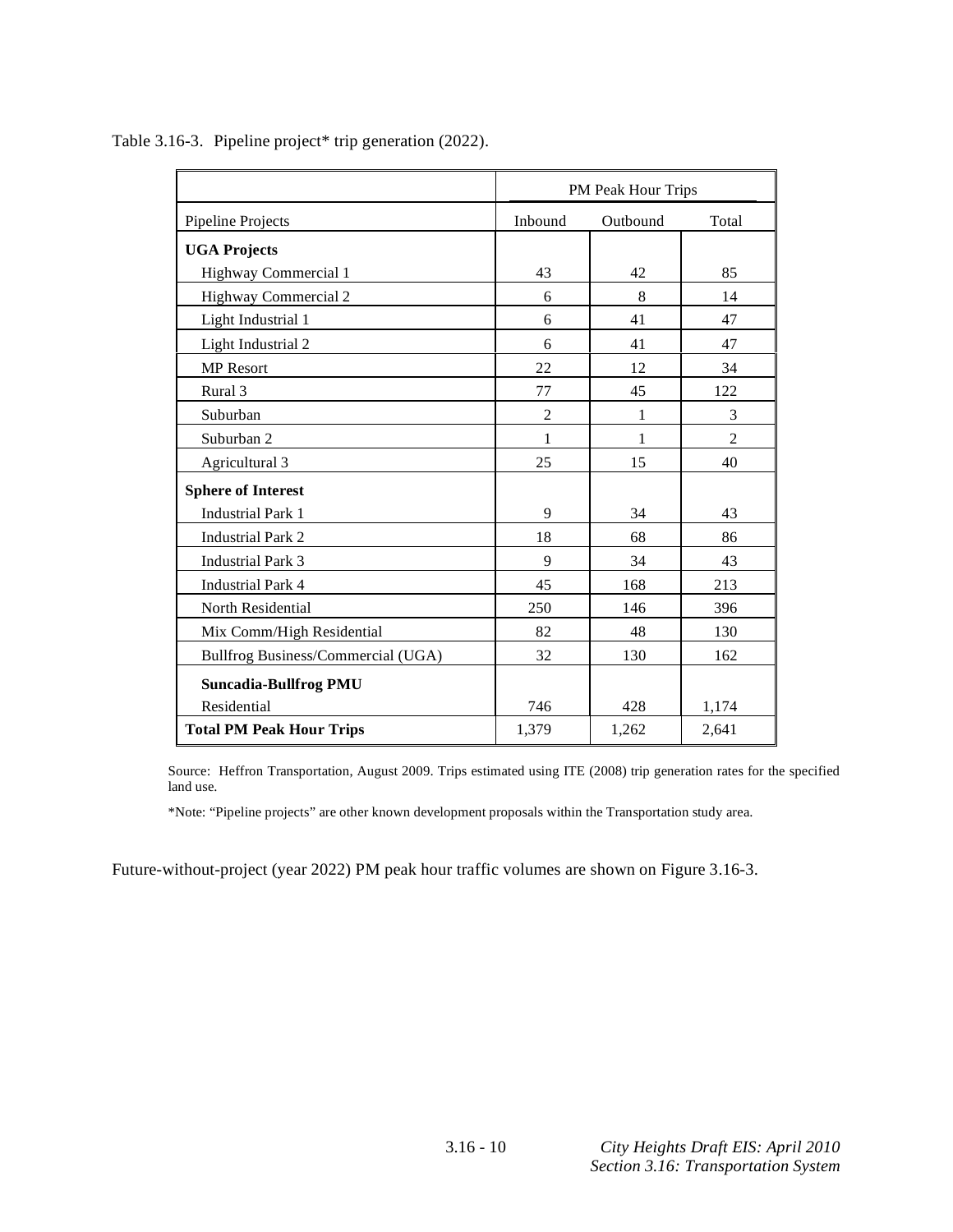**Insert Figure 3.16-3. Future Without-Project (Year 2022) PM Peak Hour Traffic Volumes.** 

(11 x 17-inch black-and-white)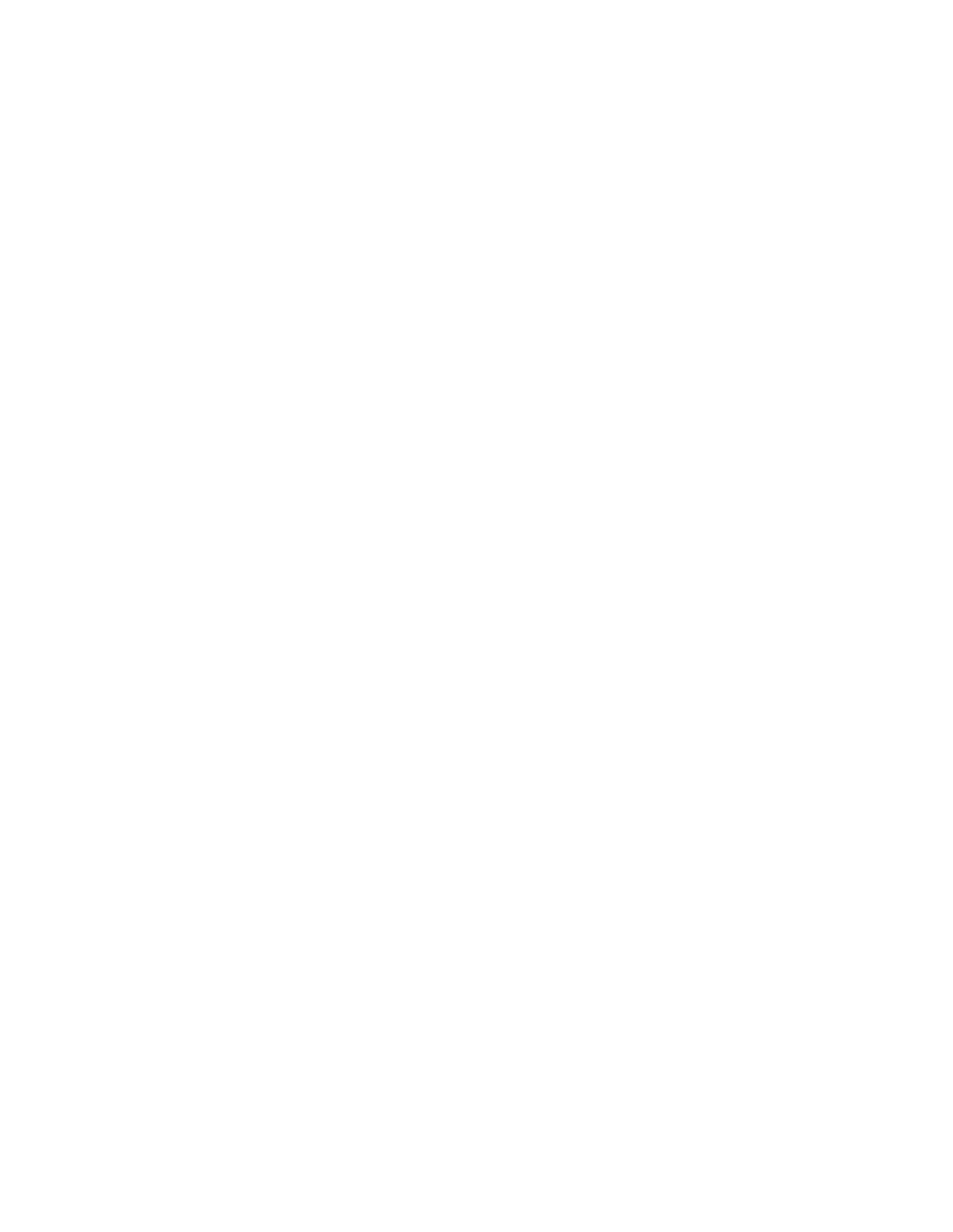### **3.16.3 Levels of Service**

Traffic operations are evaluated using level of service (LOS) analysis. Six letter designations, "A" through "F," are used to define level of service. LOS A is the best condition and represents good traffic operations with little or no delay to motorists. LOS F is the worst condition and indicates poor traffic operations with long delays. There are several types of traffic operations that can be evaluated through level of service. The primary analyses are concerned with intersection operations. As of January 2010, the City of Cle Elum uses Level of Service D as its standard for acceptable intersection operations. For intersection operations, Kittitas County has adopted LOS C for rural facilities and LOS D for urban facilities. Kittitas County considers a number of factors in determining roadway sufficiency including accident rates, roadway cross section (e.g., travel lane widths, shoulder widths and composition, curvature), traffic volumes and roadway alignment. The Washington State Department of Transportation generally prefers LOS C for rural locations and LOS D for urban locations. Tables 3.16-4 and 3.16-5 summarize the existing (2009) levels of service at Transportation study area intersections.

Some changes to the City of Cle Elum roadway network would need to occur in the future without the proposed City Heights project in order to achieve operations better than LOS E. The City of Cle Elum *Draft Transportation Plan* (May 2009) lists a significant number of roadway improvement projects through 2029. Three improvements were assumed for the future year 2022 conditions in order to achieve acceptable levels of service within the City, with or without the City Heights development. These include: installing traffic signals at Cemetery Road/W 1st Street, Oakes Avenue/W 2nd Street, and Stafford Avenue/W 2nd Street. It also assumes that a two-way left-turn lane would be installed on SR 903 from east of Pine Street to west of Ranger Station Road, an improvement that was also identified in the City's *Draft Transportation Plan*.

Table 3.16-4. Transportation study area PM peak hour level of service summary for signalized intersections – existing conditions.

|                                                      | Existing (2009) Conditions |                    |                  | Year 2022 w/o the Project |
|------------------------------------------------------|----------------------------|--------------------|------------------|---------------------------|
| <b>Signalized Intersection</b>                       | LOS <sup>1</sup>           | Delay <sup>2</sup> | LOS <sup>1</sup> | Delay <sup>2</sup>        |
| W Cemetery Road/W 1st Street <sup>3</sup>            | $N/A$ – no signal in 2009  |                    | B                | 12.2                      |
| S Cle Elum Way/W 1st Street/Stafford Avenue          | B                          | 15.8               | B                | 19.9                      |
| Oakes Avenue/W 1st Street                            | B                          | 13.7               | B                | 14.0                      |
| Oakes Avenue/W 2nd Street <sup>3</sup>               | $N/A$ – no signal in 2009  |                    | А                | 7.3                       |
| Pennsylvania Avenue/W 1st Street                     | B                          | 13.4               | B                | 17.8                      |
| N Stafford Avenue/W 2nd Street (SR 903) <sup>3</sup> | $N/A$ – no signal in 2009  |                    |                  | 10.6                      |

Source: Heffron Transportation, August 2009. All levels of service reflect the Synchro methodology from the Synchro 7.0 software.<br> $\frac{1}{1}$  LOS = Level of service.

 $^{2}$  Delay = Average seconds of delay per vehicle.

<sup>3</sup> Signals at these locations are identified among future improvements in the City of Cle Elum Draft Transportation Plan (May 2009).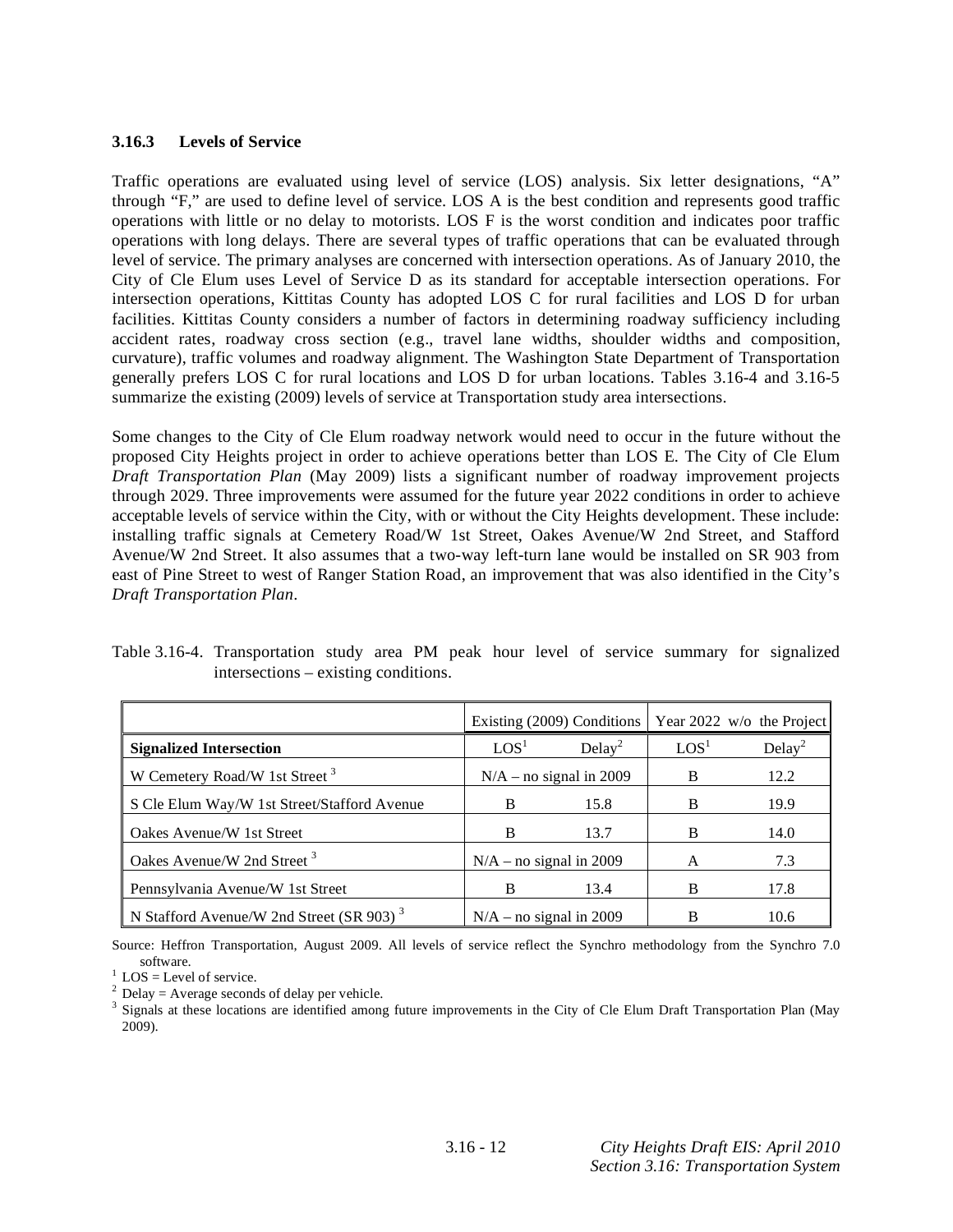|                                                          |                               |                            | Year 2022 Future Conditions |                               |
|----------------------------------------------------------|-------------------------------|----------------------------|-----------------------------|-------------------------------|
|                                                          |                               | Existing (2009) Conditions |                             | w/o the project               |
| <b>Four-way Stop-Controlled Intersection</b>             | $\overline{LOS}$ <sup>1</sup> | Delay <sup>2</sup>         | LOS                         | Delay                         |
| Pennsylvania Avenue/W 2nd Street                         | A                             | 8.2                        | A                           | 9.9                           |
| Unsignalized Intersections <sup>3</sup>                  | LOS                           | Delay                      | LOS                         | Delay                         |
| <b>W Cemetery Road/W 1st Street</b>                      |                               |                            |                             |                               |
| Northbound Left-turn                                     | $\mathcal{C}$                 | 20.3                       |                             | $N/A$ – signalized in future, |
| Southbound Approach                                      | $\overline{C}$                | 22.3                       |                             | see Table 3.16-4              |
| <b>Montgomery Avenue/E 1st Street</b>                    |                               |                            |                             |                               |
| Northbound Approach                                      | A                             | 0.0                        | $\mathsf{C}$                | 21.2                          |
| Southbound Approach                                      | B                             | 12.4                       | $\overline{C}$              | 19.2                          |
| <b>Columbia Avenue/E 1st Street</b>                      |                               |                            |                             |                               |
| Northbound Approach                                      | $\, {\bf B}$                  | 12.0                       | $\mathsf{C}$                | 21.6                          |
| Southbound Approach                                      | $\bf{B}$                      | 12.9                       | D                           | 33.3                          |
| SR 903/SR 970                                            |                               |                            |                             |                               |
| Northbound Approach                                      | B                             | 11.0                       | $\mathcal{C}$               | 19.3                          |
| SR 903/Bullfrog UGA/New City Heights Access <sup>4</sup> |                               |                            |                             |                               |
| Northbound Approach                                      |                               | $N/A$ does not exist       | B                           | 14.3                          |
| Southbound Approach                                      |                               | N/A does not exist         |                             | N/A would not exist           |
| SR 903/Ranger Station Road/W Cemetery Road               |                               |                            |                             |                               |
| Northbound Approach                                      | $\mathcal{C}$                 | 17.6                       | $\mathcal{C}$               | 19.6                          |
| <b>Stafford Avenue/W 2nd Street (SR 903)</b>             |                               |                            |                             |                               |
| Northbound Left-turn                                     | ${\bf E}$                     | 42.8                       |                             | $N/A$ – signalized in future, |
| Southbound Approach                                      | B                             | 13.2                       |                             | see Table 3.16-4              |
| Oakes Avenue/W 2nd Street (SR 903)                       |                               |                            |                             |                               |
| Northbound Left-turn                                     | B                             | 12.3                       |                             | $N/A$ – signalized in future, |
| Southbound Approach                                      | $\bf{B}$                      | 11.6                       |                             | see Table 3.16-4              |
| <b>Montgomery Avenue/E 2nd Street</b>                    |                               |                            |                             |                               |
| Northbound Approach                                      | A                             | 9.2                        | B                           | 10.4                          |
| Southbound Approach                                      | A                             | 9.6                        | A                           | 9.7                           |
| <b>Columbia Avenue/E 2nd Street</b>                      |                               |                            |                             |                               |
| Northbound Approach                                      | A                             | 9.0                        | B                           | 13.3                          |
| Southbound Approach                                      | A                             | 9.3                        | B                           | 11.0                          |
| Pennsylvania Avenue/W 3rd Street                         |                               |                            |                             |                               |
| Northbound Approach                                      | A                             | 8.9                        | A                           | 9.1                           |
| Southbound Approach                                      | A                             | 9.1                        | A                           | 9.3                           |
| <b>Montgomery Avenue/E 3rd Street</b>                    |                               |                            |                             |                               |
| Northbound Approach                                      | A                             | 9.2                        | A                           | 9.4                           |
| Southbound Approach                                      | $\mathbf{A}$                  | 9.0                        | $\mathbf A$                 | 9.6                           |
| <b>Columbia Avenue/E 3rd Street</b>                      |                               |                            |                             |                               |
| Northbound Approach                                      | A                             | 8.8                        | B                           | 10.7                          |
| Southbound Approach                                      | A                             | 9.0                        | A                           | 9.7                           |
| <b>Alliance Road/SR 903</b>                              |                               |                            |                             |                               |
| Northbound Left-turn                                     | $\mathcal{C}$                 | 15.1                       | $\mathbf D$                 | 33.2                          |
| Southbound Approach                                      | $\, {\bf B}$                  | 13.1                       | $\mathbf D$                 | 29.4                          |

Table 3.16-5. Transportation study area PM peak hour level of service summary for unsignalized intersections – existing conditions.

Source: Heffron Transportation, August 2009.<br>
<sup>1</sup> LOS = Level of service.<br>
<sup>2</sup> Delay = Average seconds of delay per vehicle.<br>
<sup>3</sup> Level of service and delay reported for worst operating movement/approach at unsignalized i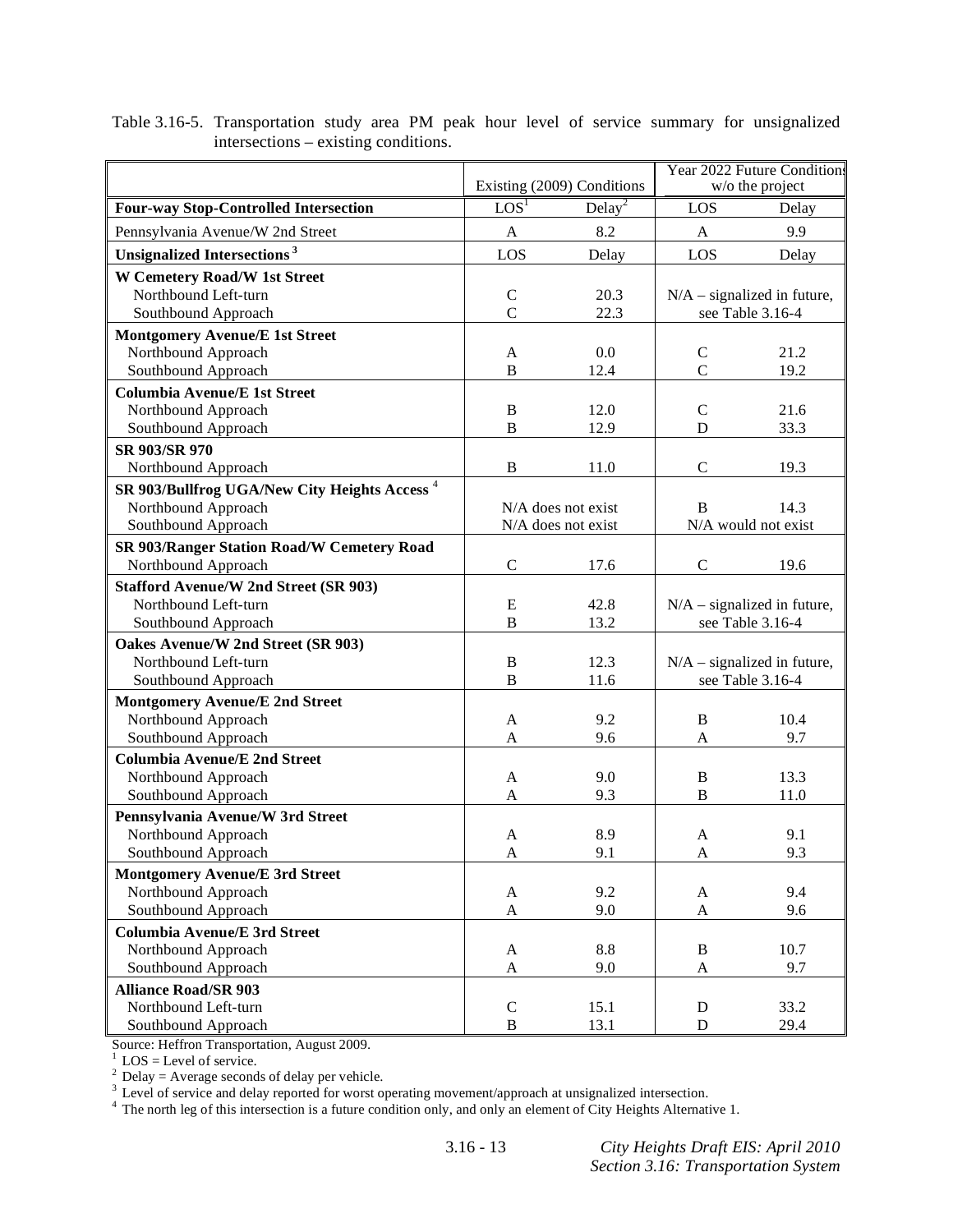# **3.16.4 Traffic Safety**

Traffic accident data for the City of Cle Elum were provided by the Cle Elum Police Department (personal communication with Karen Krahenbuhl, Administrative Assistant, City of Cle Elum Police Department, June 17, 2009). Data for 2008 and the first six months of 2009 were reviewed. The data showed a total of 39 accidents in the City in 2008, and 19 in the first six months of 2009. Of the 39 accidents in 2008, 23 were mid-block accidents, 11 occurred in intersections, and five occurred in parking lots. No single intersection seemed to have significantly more incidents than the others. The block of W 1st Street between Oakes Avenue and Pennsylvania Avenue had the highest number of mid-block incidents in 2008, with five accidents reported. No specific information on cause, injuries, or number of vehicles was available.

## **3.16.5 Parking**

There is a good supply of on-street parking available in the City of Cle Elum. A parking inventory for the City was conducted as part of the *Draft Transportation Plan* (May 2009)*.* This showed an inventory of 652 on-street parking spaces in the downtown Cle Elum area, with a 53 percent utilization rate on a peak summer Saturday. If downtown parking is reconfigured as discussed in the *Draft Transportation Plan*, there could be more than 1,000 on-street parking stalls in the core commercial area. In addition, there are on- and off-street parking areas elsewhere in Cle Elum.

## **3.16.6 Transit**

There is no public transportation service within the City of Cle Elum at the time of this writing. There are two private providers of limited transportation service: HopeSource Transportation (a not-for-profit agency), and the Central Washington Airporter Shuttle (a for-profit operation). The Burlington Northern-Santa Fe (BNSF) rail line that runs parallel to SR 970 does not carry passenger trains, and there are no stops in the City of Cle Elum.

The City owns a general aviation facility, the Cle Elum Municipal Airport, although no general commercial air service is available. Private airplanes can use the Municipal Airport. There is also a private airstrip 3 miles east of downtown (De Vere Field Airport).

## **3.16.7 Non-Motorized Transportation Facilities**

Most east-west streets in the Cle Elum downtown area have sidewalks on both sides. However, roads on the east and north ends of town have few sidewalks at the present time. For example, there are no sidewalks in the vicinity of the proposed City Heights project.

The Coal Mines Trail passes near the south boundary of the site, at its west end (see Figure 3.16-1). This trail approximately parallels SR 903 in the area, north of the highway. This multi-use trail was constructed in the alignment of a former railroad bed from the coal mining era of the community, and is a wide, primarily gravel path that connects downtown Cle Elum to the Roslyn/Ronald area. The trailhead, an information kiosk, and a small parking area are located at the intersection of Stafford Street/1st Avenue W. According to the City's Comprehensive Plan (Parks, Recreation and Open Space Element), Coal Mines Trail is about 4.7 miles in length, with a relative grade change of only about 1 percent.

Progress Path Trail extends one mile from Ranger Station Road to the Cle Elum-Roslyn Schools site (see Figure 3.16-1). The trail is primarily gravel, with some pavement.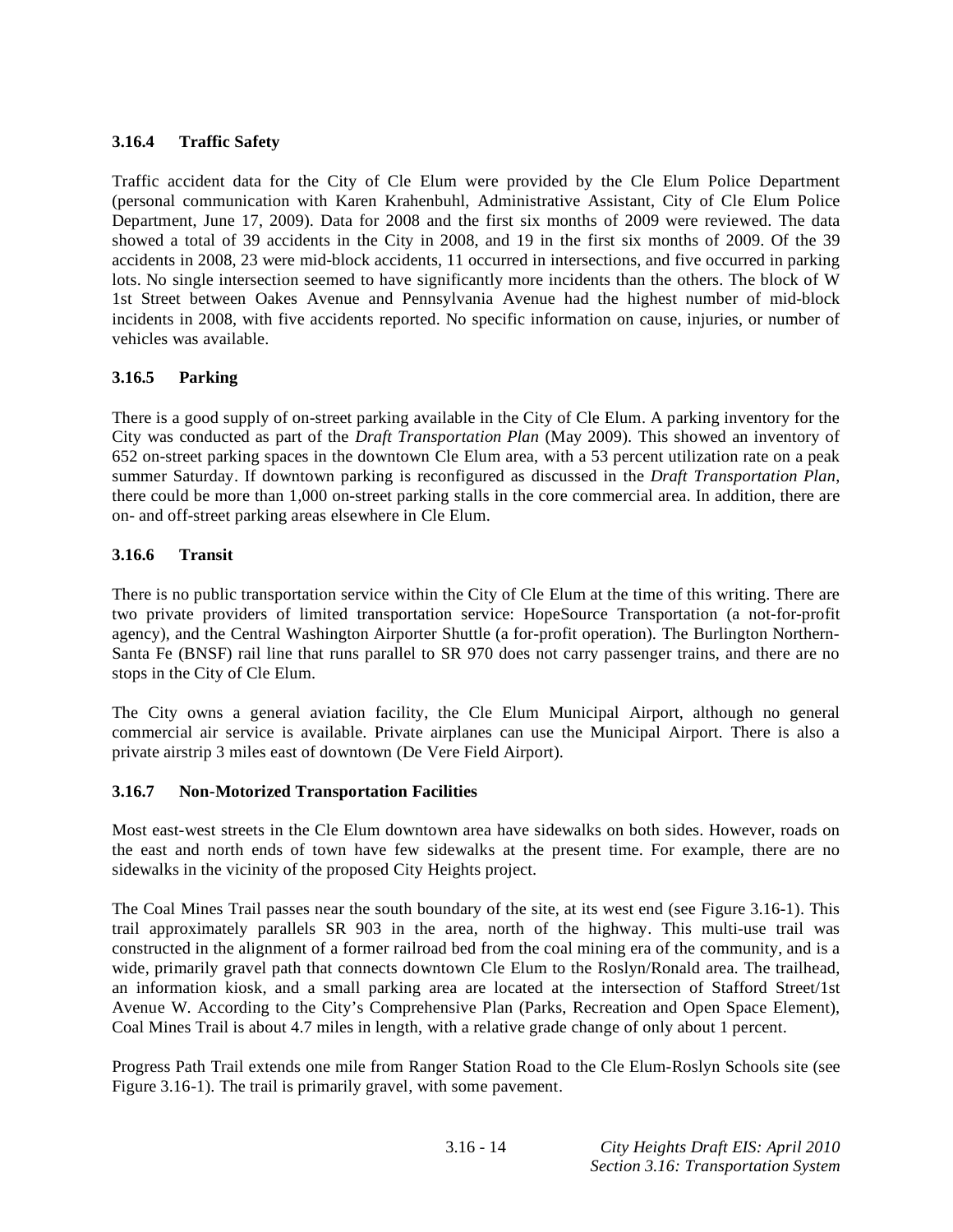The John Wayne Pioneer Trail, part of the Iron Horse State Park, parallels I-90 within the general study area. The closest existing access point is at Exit 84 (Bullfrog Road). The trail is 110 miles in length, from North Bend to west of the Columbia River.

Numerous trails (paved and dirt) criss-cross the Suncadia Resort development west of Cle Elum. These are generally open to the public.

The *Kittitas County Transportation Plan* (2008) identifies Bullfrog Road and Airport Road as bicycle routes.

Although technically motorized transportation, numerous snowmobile trails exist in the Cle Elum area. Snowmobiling is a popular recreational activity in and around Cle Elum. There are Sno-Parks with associated parking in several locations in Upper Kittitas County. These are used by snowshoers, crosscountry skiers, and hikers in addition to snowmobile riders.

### *POTENTIAL IMPACTS DURING CONSTRUCTION*

The highest level of truck activity for construction projects typically occurs during initial earthwork phases when unsuitable or excess materials are excavated and removed from the site, and clean fill is imported. On the City Heights site, much of the material to be excavated will be reused as fill elsewhere on the property, approximately balancing the amount of cut and fill. A certain percentage is estimated to be imported or exported, depending upon the alternative selected for implementation, and depending on select materials needed for specific purposes. Table 3.16-6 summarizes the total estimated amount of earthwork for each conceptual land use alternative, and the total amount of material to be hauled onto or off of the site.

The site would have ample room for staging, laydown areas, and construction offices, as well as for employee parking and deliveries, with implementation of any conceptual land use alternative. No off-site parking related to construction is expected to occur.

| <b>Conceptual Land</b><br><b>Use Plan</b> | <b>Total</b><br><b>Earthwork</b><br>(CY) | Cut<br>(% of<br>Total) | <b>Export</b><br>$\frac{6}{6}$ of<br>$Cut$ ) | Fill<br>$\frac{6}{6}$ of<br>Total) | Import<br>% of<br>Fill) | CY<br><b>Exported</b><br>Off-site | CY<br><b>Imported</b><br>To Site | <b>Total CY</b><br>Moved<br>by Off-<br>site Trips |
|-------------------------------------------|------------------------------------------|------------------------|----------------------------------------------|------------------------------------|-------------------------|-----------------------------------|----------------------------------|---------------------------------------------------|
| Alternative 1                             | 2,106,800                                | 90%                    | 12%                                          | 10%                                | 25%                     | 227.534                           | 52,670                           | 280,204                                           |
| Alternative 2                             | 1,917,200                                | 91%                    | 11%                                          | 9%                                 | 20%                     | 191,912                           | 34.510                           | 226,421                                           |
| Alternative 3A                            | 1,917,200                                | 91%                    | 11%                                          | 9%                                 | 20%                     | 191.912                           | 34.510                           | 226,421                                           |
| Alternative 3B                            | 1,538,000                                | 75%                    | 7%                                           | 25%                                | 10%                     | 80.745                            | 38,450                           | 119,195                                           |

Table 3.16-6. Project earth movement to/from the City Heights site for each conceptual land use alternative in cubic yards (CY).

Source: Encompass Engineering and Surveying (2010).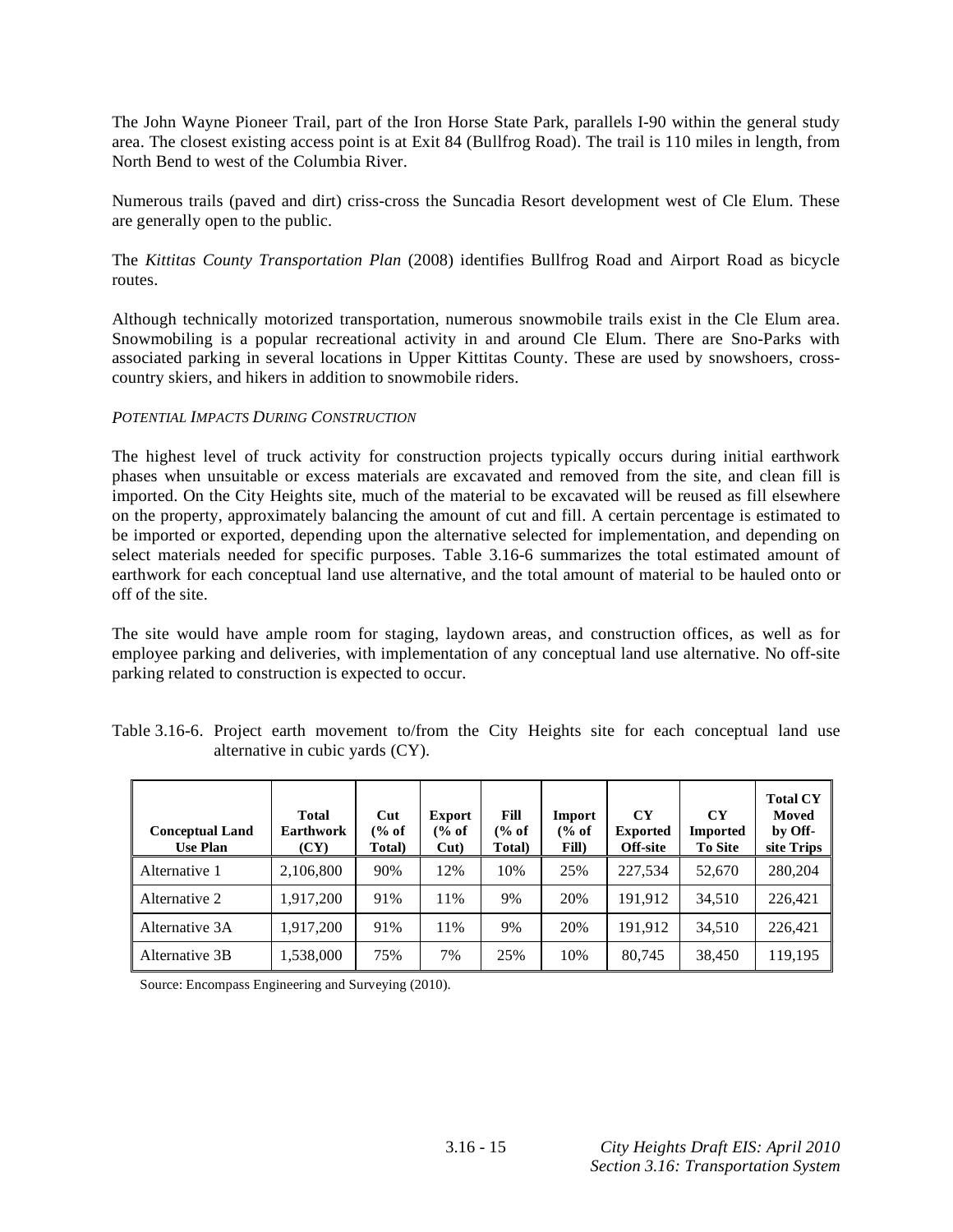*Alternative 1: Preferred*. About 280,000 cubic yards of material would be trucked to or from the site over the 6- to 12-year construction period if the City Heights development were to occur under Alternative 1. Exported material would expand by about 30 percent when it is loaded into a truck; therefore, a total of about 348,000 cubic yards  $(cy)$  of material would need to be hauled.<sup>9</sup> Assuming that each dump truck with trailer can carry about 24 cy of material, the excavation would generate a total of about 14,500 truck loads or 29,000 truck trips (14,500 inbound and 14,500 outbound). These truck trips would not occur continuously; they would be spread out over the 6- to 12-year development period of the project. Therefore, the site could generate between about 1,200 and 2,400 truck loads per year. If earth-moving only occurs six months of the year, the average number of truck loads per day would range from 9 to 18 during earthwork activity. This relates to 18 to 36 truck trips per day.<sup>10</sup> Haul routes would depend on the location of disposal sites for excess material to be removed from the site, and the location of quarry sources of fill to be imported.

The amount of other construction-related traffic would be less than the total development-related traffic volumes that are anticipated. While construction-related traffic may at times cause inconvenience to properties adjacent to the site, such impacts would be temporary.

*Alternative 2 - Reduced Residential Density*. As shown in Table 3.16-6 above, Alternative 2 would result in approximately 20 percent less material being moved to or from the site compared to Alternative 1. With the expansion factor of 1.3 applied to the exported material, a total of about 284,000 cy would need to be hauled to and from the site. This would generate a total of about 11,840 truck loads or 23,680 truck trips (11,840 inbound and 11,840 outbound). As with Alternative 1, these truck trips would be spread over the 6 to 12-year development of the project at a rate ranging from 990 to 1,980 to/from the site per year. If earthwork occurs during just six months of each year, this would correlate to 8 to 16 truck loads per day, or 16 to 32 truck trips to day during earthwork activity. Excess material disposal sites, quarry sources of material to be imported, and therefore haul routes would likely be the same as those for Alternative 1.

*Alternative 3A – No Annexation, Development within the County under Single Ownership*. Approximately the same amount of material would be imported or exported to the site if Alternative 3A were selected for implementation as those described above for Alternative 2. Thus, the number of earth-moving truck trips, haul routes, and other potential construction traffic and parking impacts would be approximately the same as with Alternative 2.

*Alternative 3B – No Annexation, Development within the County under Multiple Ownerships*. The amount and continuity of development that would occur at any one time under Alternative 3B is unknown; however, it is likely that the number of earth-moving truck trips in a given year would be no more than half the number projected for Alternative 1, 2 or 3A. Under Alternative 3B, the residential density would be approximately half that of Alternative 1, and there would be no commercial development. There would be less opportunity to balance cut and fill material on the site with development of up to 17 parcels by multiple owners at different times. Off-site haul routes would likely be the same as those for any of the other conceptual land use alternatives, since the developers of individual parcels would likely depend on the same local quarries and excess material disposal sites.

*Alternative 4 – No Action*. With no development to occur on the site at the present time under Alternative 4, there would be no clearing, grading or other form of construction traffic generated.

1

<sup>&</sup>lt;sup>9</sup> The estimate of "CY Exported Offsite" is multiplied by a factor for expansion of 1.3 and added to the "CY

Imported To Site" to arrive at the total quantity of material to be hauled by dump trucks with trailers. <sup>10</sup> The estimated number of "truck loads" to account for the in-bound  $10$ trip and the out-bound trip.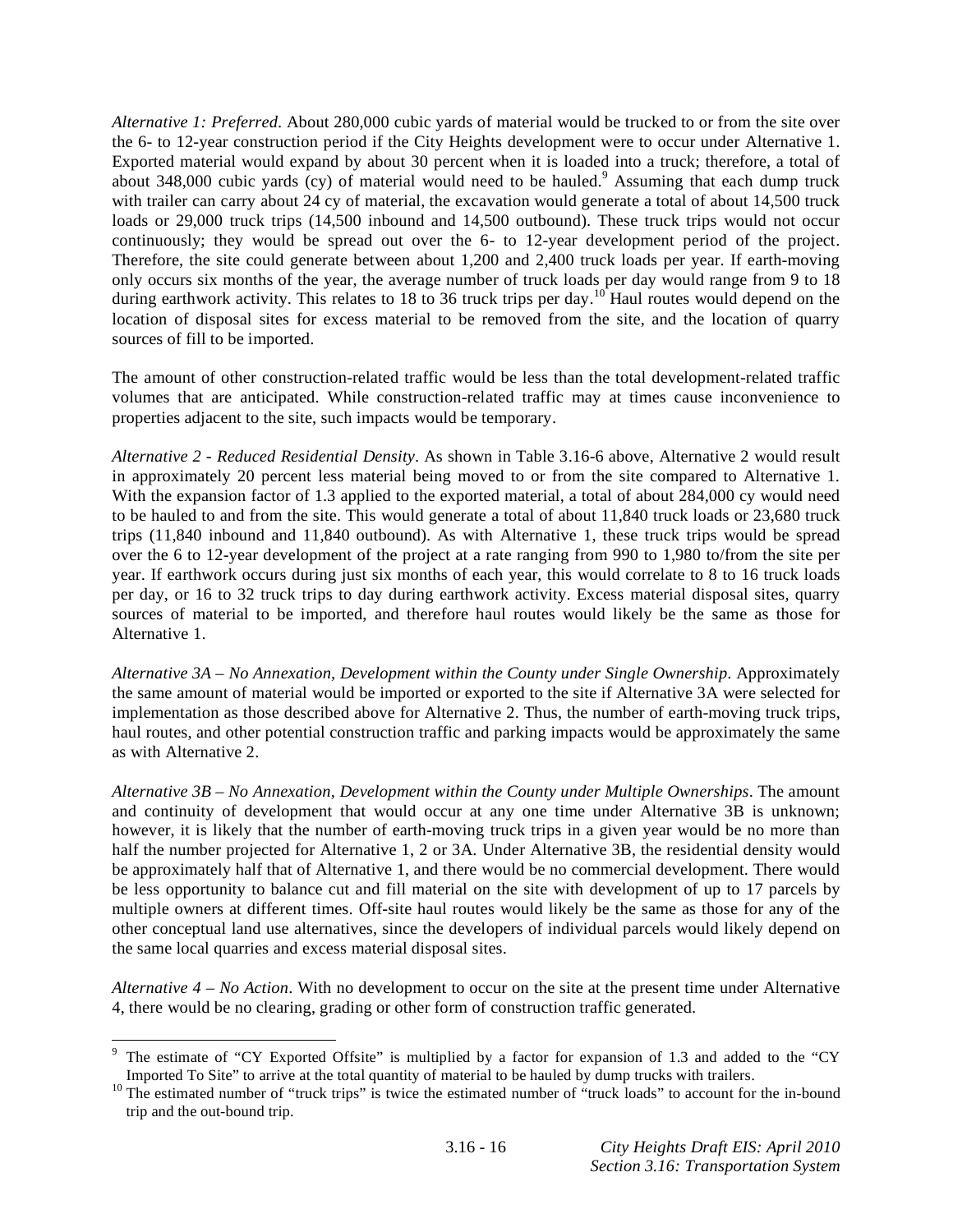### *POTENTIAL DEVELOPED-CONDITION IMPACTS*

### **Roadway Network**

The internal roadway system of the City Heights development under any conceptual land use alternative would connect the site to existing City of Cle Elum streets, as well as to the regional roadway network (SR 903, I-90, SR 970). The access points are described below.

*Alternative 1: Preferred*. Most proposed development areas within Alternative 1 would be connected to at least one other development area of the site through an internal roadway network (see Figure 2.6-1 in Chapter 2). Although the City's *Draft Transportation Plan* discussed a future North Hills connector road to provide additional east-west general capacity, the volumes of the Preferred Alternative and the potential diverted volumes from other City streets would not be sufficient to require this route through the City Heights development.

Some of the proposed access points would provide regional connections that do not require circulation through the downtown core of Cle Elum; others would provide direct connection into the established areas of the City, providing circulation between the project site and commercial, recreational and civic activities within the City. Pedestrian connections between existing Cle Elum streets and the project site would provide clear visual connections and direct community access to and through the site.

Alternative 1 would have four proposed access points. One would be a new intersection leg; the other three would make use of existing roadways, with some improvements. Proposed Alternative 1 access points are described below, from west to east.

**West Access to SR 903 through the Cle Elum Pines (Deneen) Property**. This access point would require constructing the north leg of the intersection to create a four-legged intersection with the future Bullfrog Commercial UGA access proposed on SR 903 (east of Alliance Road). City Heights drivers destined for or arriving from I-90 or other areas to the north and west would likely use SR 903 west to Bullfrog Road to access I-90. This west access would require an elevated bridge crossing the Coal Mines Trail and Crystal Creek, described and conceptually illustrated in Draft EIS Section 2.9.4.1.

**Stafford Avenue/Summit View Access.** This west-central access point would make use of the existing section of Summit View Road north of W 6th Street. This roadway is paved, with 21 to 22 feet of pavement along its 2-mile length. Summit View traverses the City Heights property, and provides access to existing and other future proposed residential development north of the site. At W 6th Street, Summit View traffic is controlled by a stop sign. From this intersection, drivers would continue to the south and east along any of the existing roadways (primarily Stafford Street, but also via W 5th Street, W 6th Street, Billings Avenue or Oakes Avenue). The proposal includes reconstructing the substandard curve east of the Summit View/W 6th Street intersection to improve sight distance and roadway width.

**Montgomery Avenue Access.** This access would use existing Montgomery Avenue north from E 1st Street, E 2nd Street, or E 3rd Street. The road is paved, although there are sections that would require widening or other improvements for two-way travel. Montgomery Avenue presently provides access to existing residential development north of City Heights. Montgomery Avenue traffic is controlled by stop signs at its existing intersections with 1st, 2nd and 3rd Streets  $E$  – the typical traffic control configuration for north-south roadways in Cle Elum.

**Columbia Avenue Access.** The east sector of the City Heights site would connect to the City street system via Columbia Avenue. North of E 4th Street, Columbia Avenue is unpaved. The road currently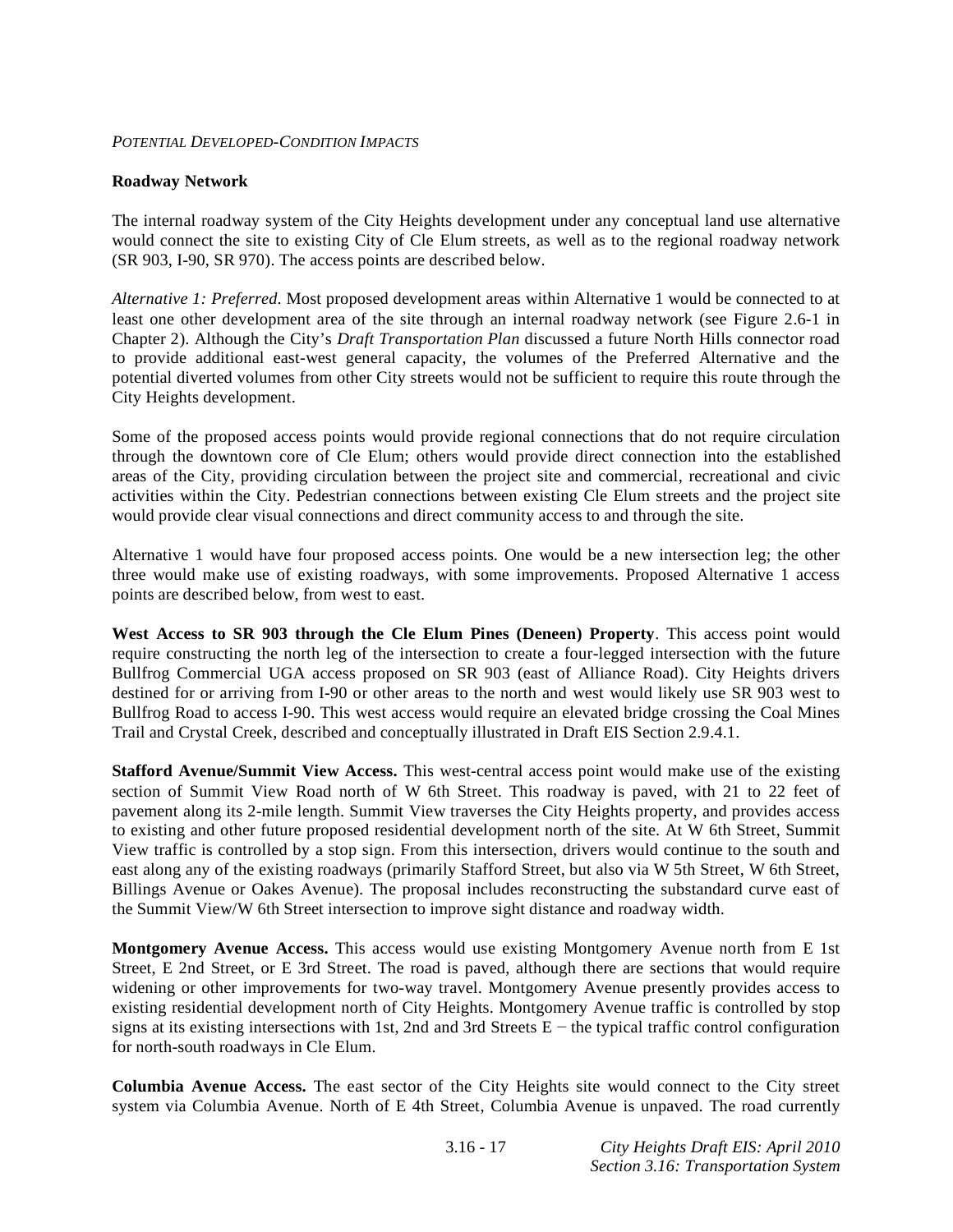provides access to a few existing homes and a number of proposed residential developments. Columbia Avenue would need to be paved and improved to provide access to any of the proposed future developments that would use this road for access, including City Heights. Due to steep slopes, the Alternative 1 lots that would be served by Columbia Avenue would not connect internally to the remainder of the development to the west. Emergency vehicle access would be provided from Montgomery Avenue.

*Alternative 2 Reduced Residential Density.* Alternative 2 would also have four access points. The western site access would connect to existing Alliance Road that intersects SR 903 across from the Cle Elum-Roslyn School Complex driveway. The north leg of this intersection has one southbound left/through lane, and one right-turn lane. This leg of Alliance Road currently provides access for several residences north of SR 903. If this route is selected to serve as the west access to City Heights, it would be improved to the standards of a Collector Road (described in Draft EIS Section 2.9.4.3). The westcentral access to the City Heights site via Stafford Avenue/Summit View would be the same as in Alternative 1. Access to the central part of the Alternative 2 conceptual land use plan would be constructed along the general alignment of W 6th Street, beginning at about Oakes Avenue or Pennsylvania Avenue (see Figure 2.6-2 in Chapter 2).<sup>11</sup> This road would be constructed to City of Cle Elum standards. Montgomery Avenue would remain in its current alignment under Alternative 2, but would not be improved beyond its current condition. It would be utilized for emergency vehicle access only. The Columbia Avenue access proposed would be the same in Alternative 2 as that described above with Alternative 1.

*Alternative 3A – No Annexation, Development within the County under Single Ownership*. Under Alternative 3A, the City Heights site would not be annexed to the City of Cle Elum, and would remain under the jurisdiction of Kittitas County. Therefore, major project roadways would be built to Kittitas County standards, rather than to City standards. The roadway access network would otherwise be the same as described above for Alternative 2.

*Alternative 3B – No Annexation, Development within the County under Multiple Ownerships.* Under Alternative 3B, lots would be sold in 17 parcels, and development by individual entities would likely occur in an uncoordinated manner. There would be no coordinated internal roadway system in the City Heights area, although roads between parcels would likely be constructed. While some of the same main access routes would be utilized, individual development owners would construct site-specific access points. This could result in the need for road maintenance agreements between developments, and crossaccess agreements. The City Heights site would not be annexed to the City of Cle Elum, and would remain under the jurisdiction of Kittitas County. Therefore, project roadways would be built to Kittitas County standards.

*Alternative 4 – No Action.* In this alternative, there would be no development on the City Heights site and thus no roadway network constructed.

## **Traffic Volumes**

1

Trip generation was determined using rates in the Institute of Transportation Engineers (ITE) *Trip Generation* manual (ITE, 8th Edition, 2008). This reference summarizes the results of numerous traffic studies throughout the United States for a variety of land-use types. Trip generation rates for residential uses were based on data in *Trip Generation* for Land Use Code 210 (Single-Family Detached Housing), Land Use Code 220 (Apartments), and Land Use Code 260 (Recreational Homes). The City Heights conceptual land use alternatives include a mix of primary (year-around) and secondary

 $11$  W 6th Street becomes E 6th Street east of Pennsylvania Avenue.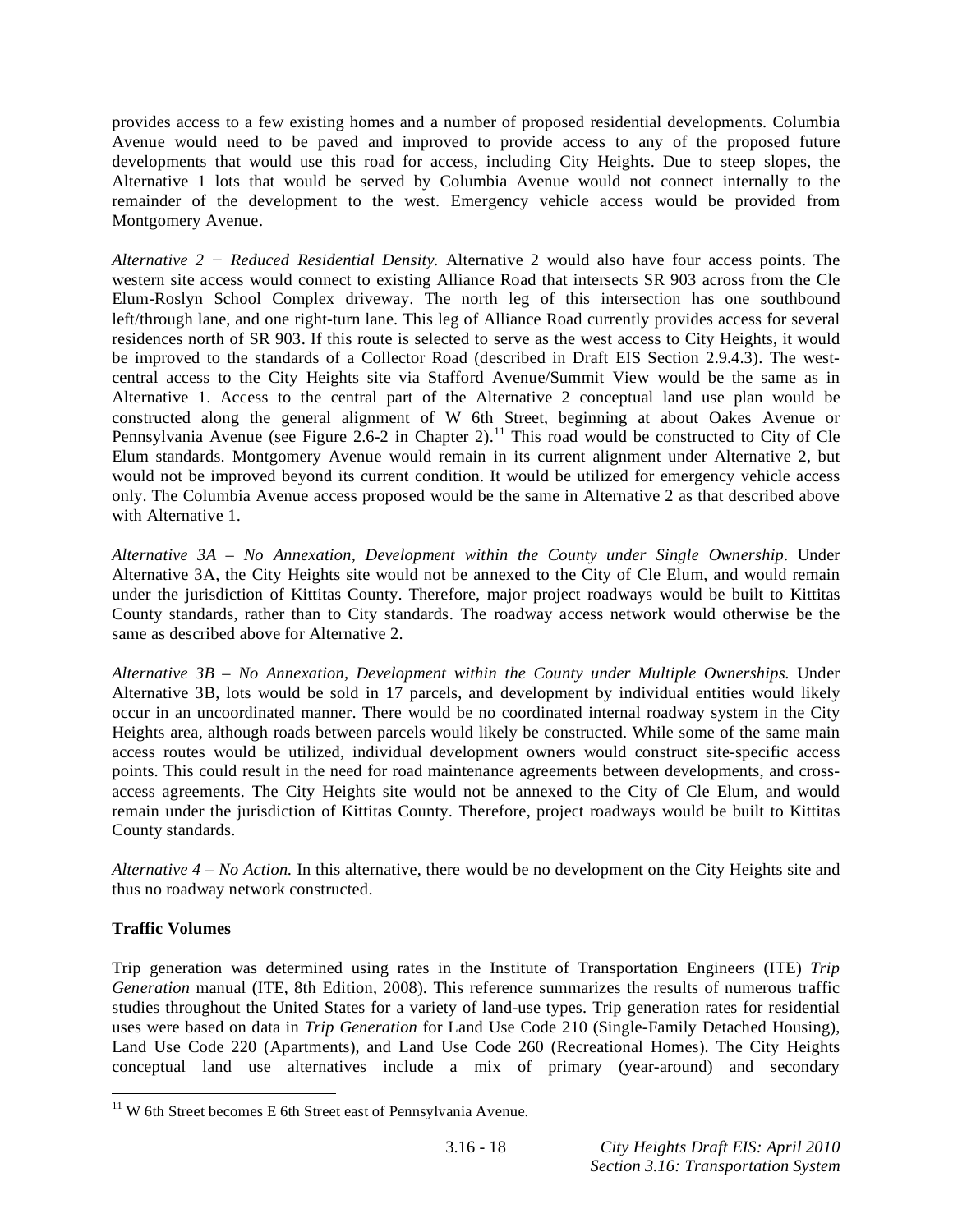(recreational/vacation) homes. Traffic levels on a given day are different for vacation homes than for typical single-family or multi-family homes that are occupied year-around. The trip generation rate for recreational homes applies for both attached and detached homes. For the alternatives that include neighborhood commercial development, trip generation rates for Land Use Code 814 (Specialty Retail) were applied.

*Alternative 1 – Preferred*. Land use characteristics used for the Alternative 1 traffic analysis are shown in Table 3.16-7. Up to 985 residential units, with a mix of approximately 30 percent attached and 70 percent detached dwelling units. The applicant projects that about 65 percent of these units would be occupied by permanent residents, and about 35 percent would be occupied by seasonal residents as second homes or vacation homes (i.e., not year-around). However, for the purpose of planning for the provision of public services and infrastructure, the City of Cle Elum prefers to anticipate that the City Heights development will be a neighborhood in which approximately 90 percent of dwelling units will be occupied by permanent residents. The Preferred Alternative also includes construction of two 10,000-square foot neighborhood commercial centers, for a total of approximately 20,000 square feet of commercial development within the Planned Mixed-Use project.

Table 3.16-7 shows the estimated number of PM peak hour trips that would be generated by land uses in the Alternative 1 conceptual land use plan. As shown, this alternative would generate approximately 8,650 vehicle trips per day, 607 vehicle trips during the AM peak hour, and 839 vehicle trips during the PM peak hour.

|                              | ITE Land | Daily        |     | <b>AM Peak Hour Trips<sup>a</sup></b> |       |     | <b>PM Peak Hour Trips</b> <sup>b</sup> |       |
|------------------------------|----------|--------------|-----|---------------------------------------|-------|-----|----------------------------------------|-------|
| <b>Land Use Type</b>         | Use Code | <b>Trips</b> | In  | Out                                   | Total | In  | Out                                    | Total |
| Single Family<br>Residential | 210      | 4,930        | 97  | 290                                   | 387   | 328 | 194                                    | 522   |
| Multifamily Residential      | 220      | 2,520        | 43  | 150                                   | 193   | 151 | 81                                     | 232   |
| <b>Recreational Home</b>     | 260      | 310          | 11  | 2                                     | 13    | 7   | 24                                     | 31    |
| Neighborhood<br>Commercial   | 814      | 890          | 9   | 5                                     | 14    | 24  | 30                                     | 54    |
| <b>Total Trips</b>           |          | 8,650        | 160 | 447                                   | 607   | 510 | 329                                    | 839   |

Table 3.16-7. City Heights Alternative 1 trip generation by land use type.

<sup>a</sup> AM peak hour trips are defined as the highest volumes during a one-hour period between 7:00 AM and 9:00 AM on weekdays. <sup>b</sup> PM peak hour trips are defined as the highest volumes during a one-hour period between 4:00 PM and 6:00 PM on weekdays.

Source: Heffron Transportation, Inc. August 2009.

Although a small number of PM peak hour trips would occur within the City Heights project site, to be conservative, the traffic analysis analyzes all PM peak hour trips as if they originate from or are destined to areas outside of City Heights. Additionally, some trips could occur using transportation modes other than a vehicle (such as walking or bicycling), but again, to be conservative, no adjustments for nonvehicle modes of travel have been made in these analyses.

Project trips were assigned to the surrounding roadway system for the PM peak hour, based on access location and purpose of trip. It was assumed that one-third of the PM peak hour trips would occur between the site and I-90. This is based on information in the City's *Draft Transportation Plan* (May 2009) regarding average work trip lengths. In the year 2000, 26 percent of work trips lasted 30 minutes or more, indicating a workplace outside of Cle Elum. This was an increase from 18 percent in 1990. As the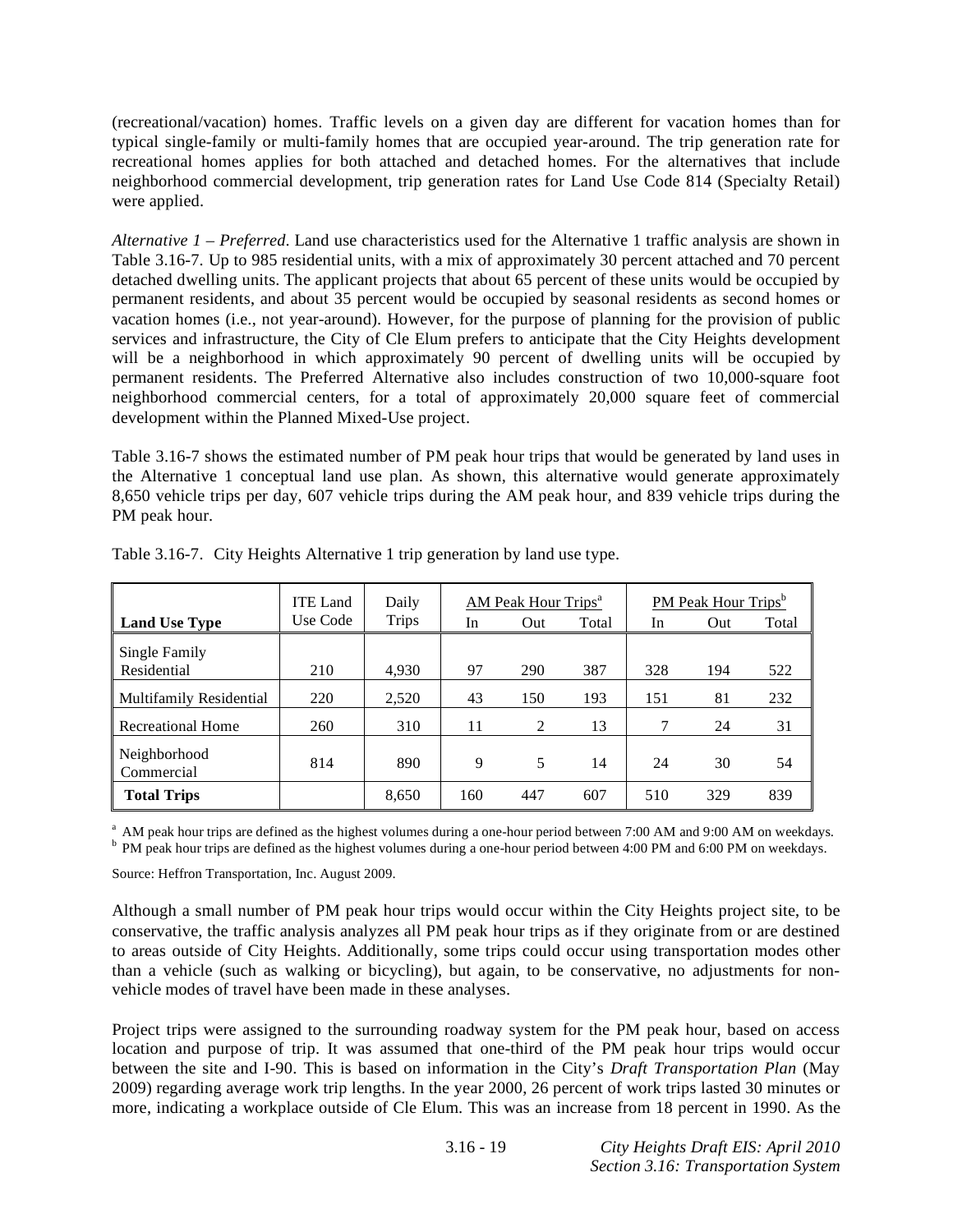residential population in Cle Elum grows, it is reasonable to assume that more people would travel beyond Cle Elum for work. Another one-third of PM peak hour trips were assumed to occur between the City Heights site and central Cle Elum; these could be work, school, shopping, recreational or civic trips. The remaining one-third of the PM peak hour trips were assigned to areas outside of central Cle Elum but in the near vicinity (such as to Roslyn, South Cle Elum, or east along SR 970).

The project trip assignment also accounts for how the development would be clustered on the site and the proximity to the various access points. Table 3.16-8 summarizes the Alternative 1 PM peak hour trips by proposed access location.

|                                                  |       | <b>PM Peak Hour Trips</b> |       |
|--------------------------------------------------|-------|---------------------------|-------|
| <b>Access Location</b>                           | Enter | Exit                      | Total |
| West Access (through Cle Elum Pines<br>property) | 49    | 32                        | 81    |
| <b>Stafford Avenue/Summit View Access</b>        | 107   | 74                        | 181   |
| Montgomery Avenue Access                         | 221   | 140                       | 361   |
| Columbia Avenue Access                           | 133   | 83                        | 216   |
| <b>Total Trips</b>                               | 510   | 329                       | 839   |

Table 3.16-8. City Heights Alternative 1 PM peak hour project trips, by access point.

Source: Heffron Transportation, Inc. August 2009.

Figure 3.16-4 shows the PM peak hour project trips associated with Alternative 1. These volumes were added to the year 2022 without-project traffic volumes. The resulting future-with-Alternative 1 PM peak hour traffic volumes are shown on Figure 3.16-5.

*Alternative 2 – Reduced Residential Density*. The Alternative 2 conceptual land use plan includes fewer dwelling units compared to Alternative 1. The relative proportion of detached and attached units would also differ, with fewer detached units and more attached units (60 percent and 40 percent of total, respectively). Alternative 2 would have twice the estimated amount of neighborhood commercial development (approximately 40,000 sq ft) compared to 20,000 square feet in Alternative 1.

With these land use characteristics, Alternative 2 would result in fewer overall project trips compared to Alternative 1. Alternative 2 would generate about 8,520 vehicle trips per day, 547 vehicle trips during the AM peak hour, and 783 vehicle trips during the PM peak hour.

Alternative 2 would change the site access points to the project. The west access would connect to Alliance Road, and in the center of the site, the access would connect to E 6th Street instead of Montgomery Avenue. The access points at Stafford Avenue/Summit View Road and at Columbia Avenue would be the same as with Alternative 1. The change in access from Montgomery Avenue to E 6th Street would not substantially increase traffic through the downtown core area. For Alternative 2, traffic would access the downtown grid via Oakes Avenue instead of Montgomery Avenue to 2nd Street.

*Alternative 3A – No Annexation, Development within the County under Single Ownership*. Alternative 3A would result in the same level of traffic generation as described above for Alternative 2, since the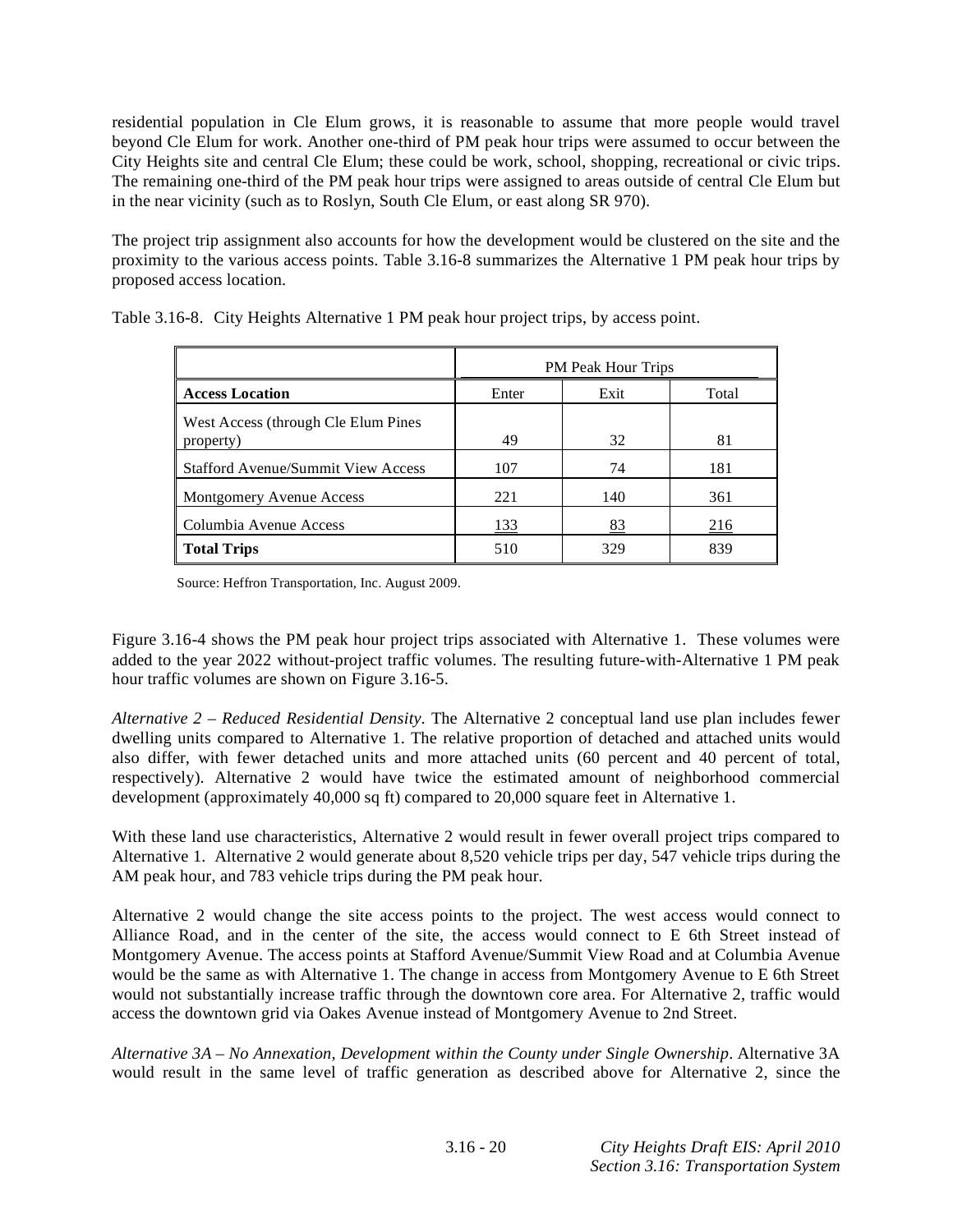conceptual land use plan for Alternative 3A has the same residential and commercial features as Alternative 2.

*Alternative 3B – No Annexation, Development within the County under Multiple Ownerships*. Alternative 3B would result in a lower overall traffic level than Alternatives 1, 2 or 3A, as only 500 dwelling units would be constructed. This alternative is assumed to be all single-family (detached) units, with 90 percent year-around occupancy and 10 percent seasonal occupancy (i.e., second homes or vacation homes). Alternative 3B would generate about 4,470 daily trips, with 346 occurring during the AM peak hour and 468 during the PM peak hour.

*Alternative 4 – No Action*. No traffic would be generated by the City Heights site in Alternative 4, as the property would not be developed under this alternative.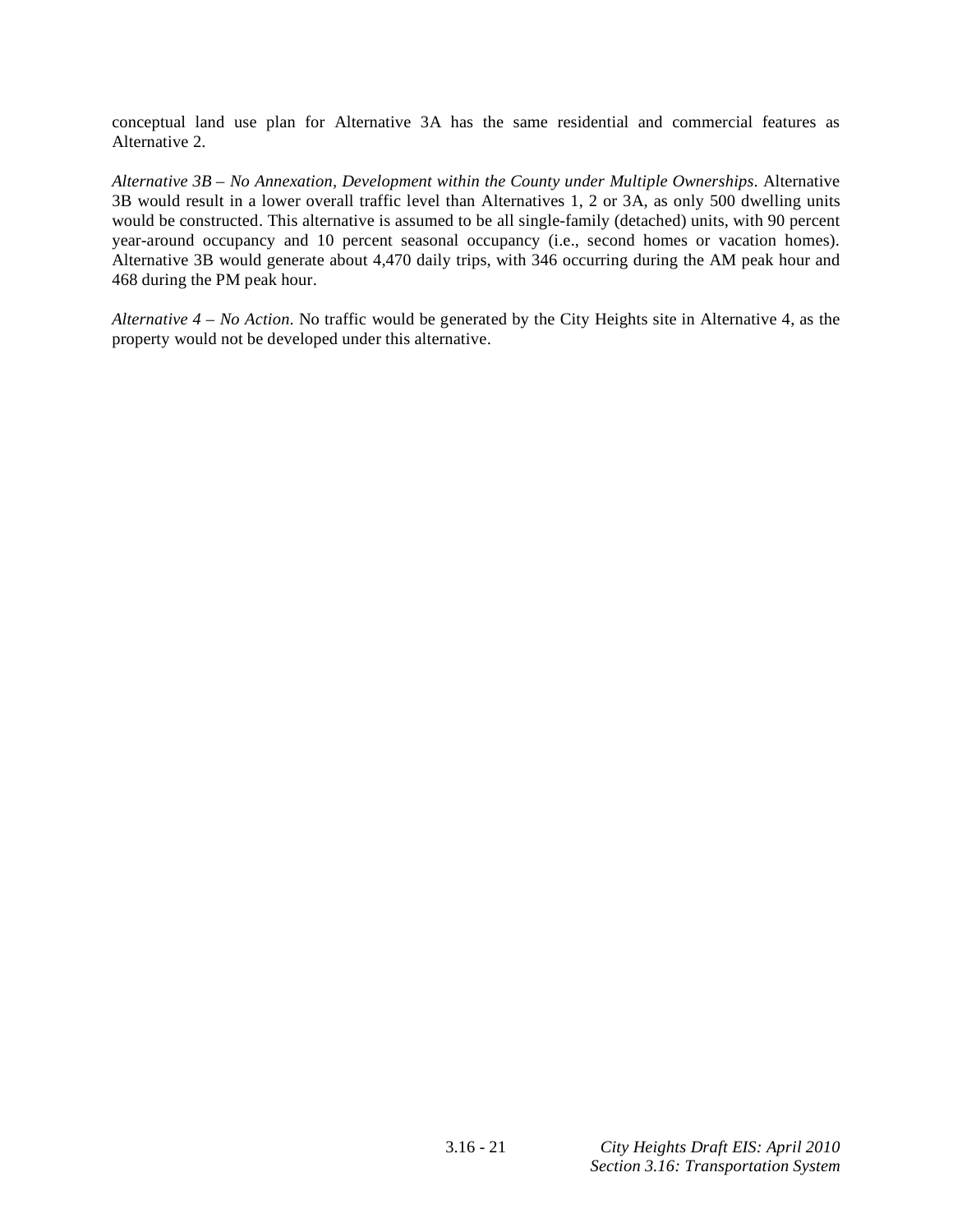# **Insert Figure 3.16-4. Alternative 1 PM Peak Hour Trips.**

(11 x 17-inch black-and-white)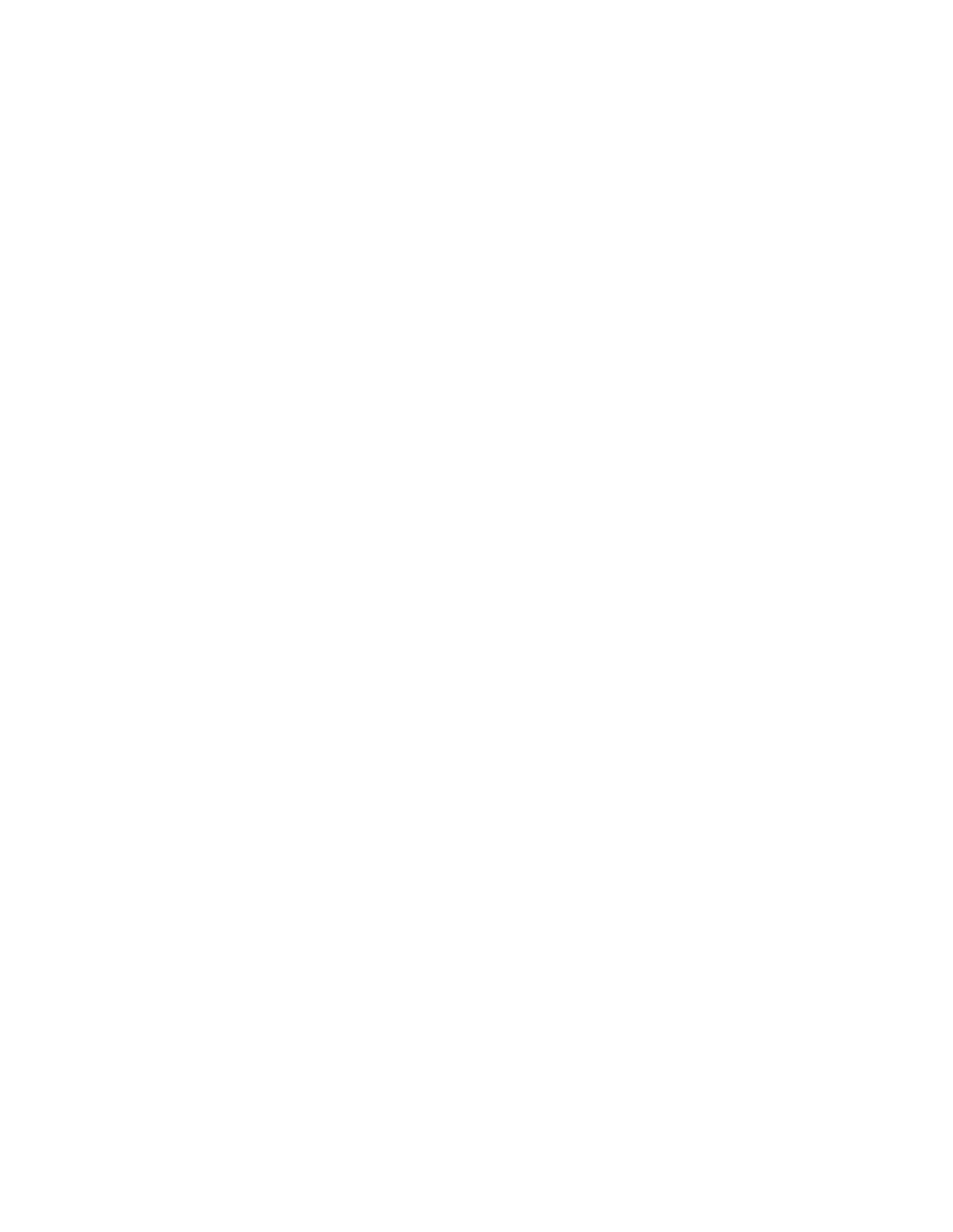**Insert Figure 3.16-5. Future With Alternative 1 (Year 2022) PM Peak Hour Traffic Volumes.** 

(11 x 17-inch black-and-white)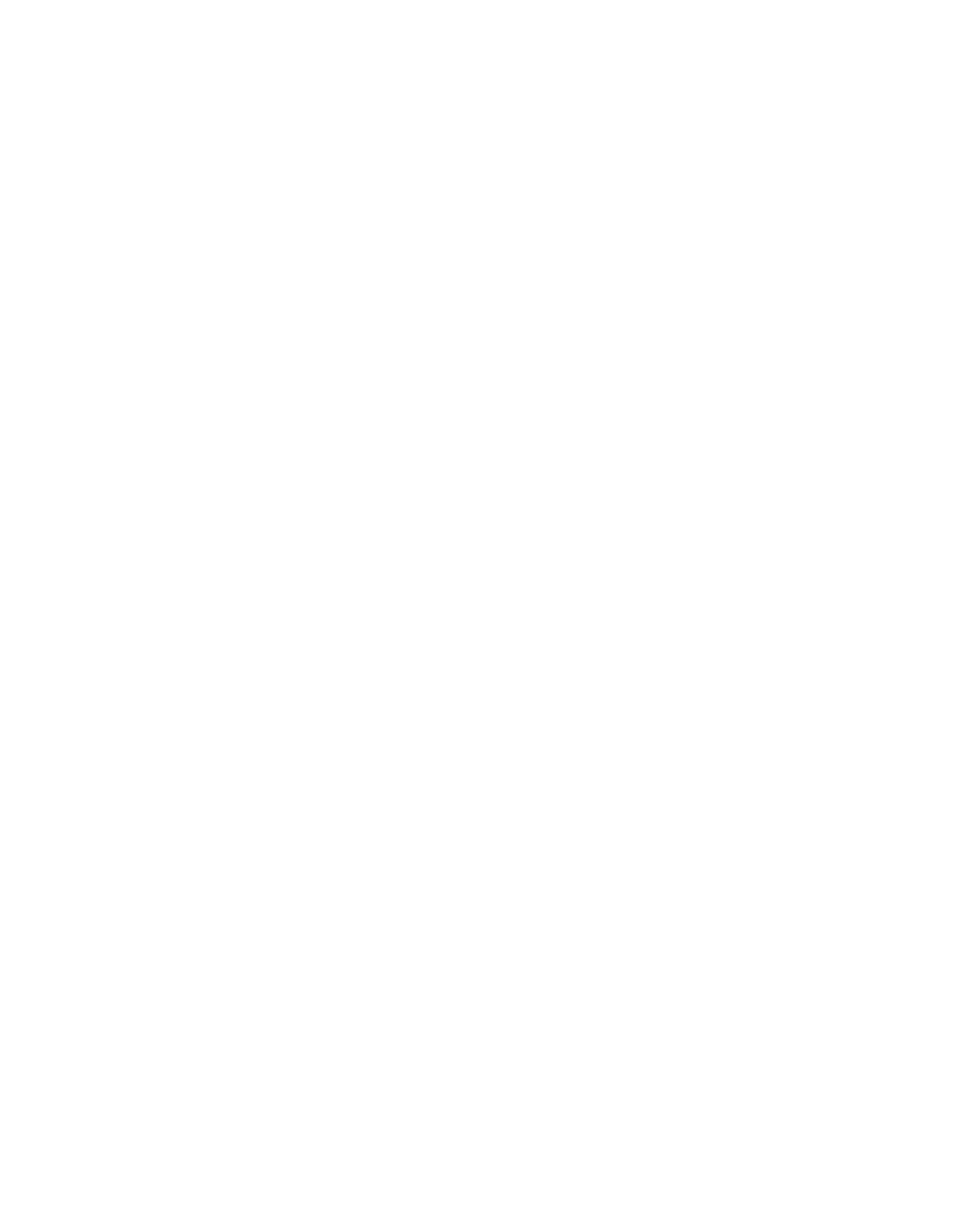#### **Level of Service**

Levels of service were determined for future conditions using the methodology described in the Transportation: Affected Environment section. The future conditions assume several improvements would be needed to achieve acceptable levels of service (LOS D or better) for the 2022-wthout-project conditions. These include installing traffic signals at three City intersections: Cemetery Road/W 1st Street, Oakes Avenue/W 2nd Street, and Stafford Avenue/W 2nd Street. It also includes adding a twoway left-turn lane on SR 903 from east of Pine Street to west of Ranger Station Road, which was also identified in the City's *Draft Transportation Plan* (May 2009). Signal timings were optimized for the signalized intersections since all signals are actuated, and signal timings would adjust to meet vehicular demand. Table 3.16-9 summarizes the PM peak hour level of service for City Heights Alternative 1 (Preferred), and future conditions without the project in the year 2022.

Table 3.16-9 summarizes the level of service for signalized intersections, and Table 3.16-10 summarizes the level of service for unsignalized intersections, for two traffic volume scenarios. Both compare future conditions without the project in the year 2022 to Alternative 1, the Preferred Alternative. The difference between these two conditions reflects the operational impact of Alternative 1.

| conditions with City Heights Alternative 1. |                                                |                                                        |
|---------------------------------------------|------------------------------------------------|--------------------------------------------------------|
|                                             | Year 2022 Future<br>Conditions w/o the Project | Year 2022 w/ City Heights<br>Alternative 1 (Preferred) |

S Cle Elum Way/W 1st Street/Stafford Avenue B 19.9 B 20.0 Oakes Avenue/W 1st Street B 14.0 B 14.2

Pennsylvania Avenue/W 1st Street B 17.8 B 18.0

 $Delay<sup>2</sup>$ 

B 10.6 B 13.6

B 12.2 B 13.5

A 7.3 A 7.7

 $LOS<sup>1</sup>$ 

 $Delay<sup>2</sup>$ 

Table 3.16-9. PM peak hour level of service summary for signalized intersections – Future year 2022  $\cdots$ ith  $C$ ity Heights Alt

Source: Heffron Transportation, August 2009. All levels of service reflect the Synchro methodology from the Synchro 7.0

software.<br> $\frac{1}{1}$  LOS = Level of service.

 $2$  Delay = Average seconds of delay per vehicle.

N Stafford Avenue/W 2nd Street (SR 903)<sup>3</sup>

W Cemetery Road/W 1st Street<sup>3</sup>

Oakes Avenue/W 2nd Street 3

**Signalized Intersection**  $\qquad$  LOS<sup>1</sup>

<sup>3</sup> Signals at these locations are identified among future improvements in the City of Cle Elum Draft Transportation Plan (May 2009).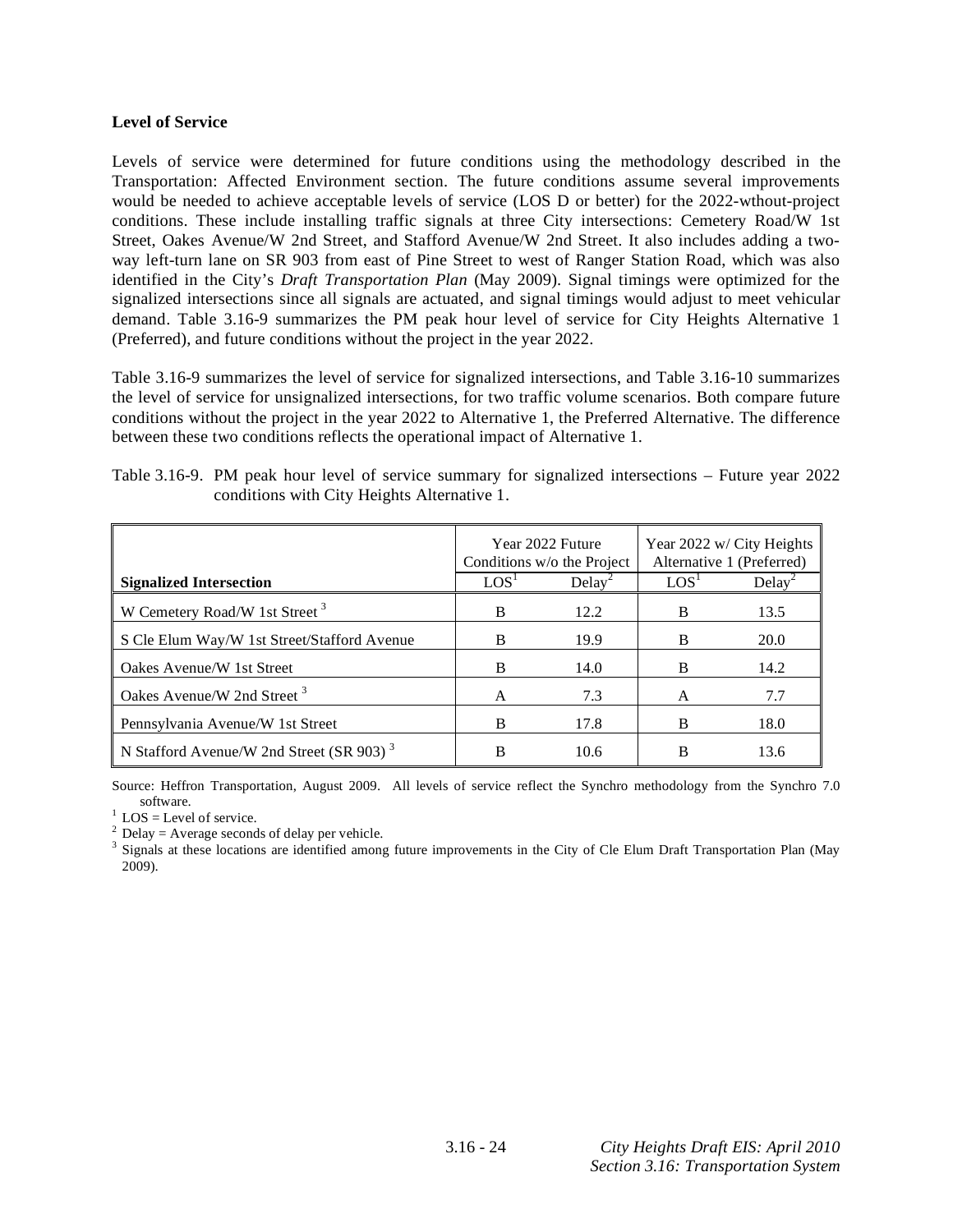|                                                          |                  | Year 2022 Future Conditions<br>w/o the project | Year 2022 City Heights<br>Alternative 1 |                         |  |
|----------------------------------------------------------|------------------|------------------------------------------------|-----------------------------------------|-------------------------|--|
|                                                          |                  |                                                |                                         | (Preferred Alternative) |  |
| <b>Four-way Stop-Controlled Intersection</b>             | LOS <sup>1</sup> | Delay <sup>2</sup>                             | LOS                                     | Delay                   |  |
| Pennsylvania Avenue/W 2nd Street                         | $\mathbf{A}$     | 9.9                                            | $\mathsf{C}$                            | 15.3                    |  |
| <b>Unsignalized Intersections<sup>3</sup></b>            | LOS              | Delay                                          | LOS                                     | Delay                   |  |
| <b>Montgomery Avenue/E 1st Street</b>                    |                  |                                                |                                         |                         |  |
| Northbound Approach                                      | $\mathbf C$      | 21.2                                           | $\mathbf C$                             | 24.3                    |  |
| Southbound Approach                                      | $\overline{C}$   | 19.2                                           | D                                       | 29.1                    |  |
| <b>Columbia Avenue/E 1st Street</b>                      |                  |                                                |                                         |                         |  |
| Northbound Approach                                      | $\mathbf C$      | 21.6                                           | D                                       | 26.9                    |  |
| Southbound Approach                                      | D                | 33.3                                           | $F^4$                                   | 153.6                   |  |
| SR 903/SR 970                                            |                  |                                                |                                         |                         |  |
| Northbound Approach                                      | $\mathsf{C}$     | 19.3                                           | $E^5$                                   | 41.6                    |  |
| SR 903/Bullfrog UGA/New City Heights Access <sup>6</sup> |                  |                                                |                                         |                         |  |
| Northbound Approach                                      | B                | 14.3                                           | $\mathcal{C}$                           | 17.4                    |  |
| Southbound Approach                                      |                  | N/A does not exist                             | E                                       | 38.7                    |  |
| SR 903/Ranger Station Road/W Cemetery Road               |                  |                                                |                                         |                         |  |
| Northbound Approach                                      | $\overline{C}$   | 19.6                                           | D                                       | 29.7                    |  |
| <b>Montgomery Avenue/E 2nd Street</b>                    |                  |                                                |                                         |                         |  |
| Northbound Approach                                      | $\, {\bf B}$     | 10.4                                           | $\mathsf{C}$                            | 21.1                    |  |
| Southbound Approach                                      | A                | 9.7                                            | $\overline{C}$                          | 16.4                    |  |
| <b>Columbia Avenue/E 2nd Street</b>                      |                  |                                                |                                         |                         |  |
| Northbound Approach                                      | $\, {\bf B}$     | 13.3                                           | $\mathbf D$                             | 25.4                    |  |
| Southbound Approach                                      | $\overline{B}$   | 11.0                                           | B                                       | 14.6                    |  |
| Pennsylvania Avenue/W 3rd Street                         |                  |                                                |                                         |                         |  |
| Northbound Approach                                      | A                | 9.1                                            | A                                       | 9.1                     |  |
| Southbound Approach                                      | A                | 9.3                                            | A                                       | 9.3                     |  |
| <b>Montgomery Avenue/E 3rd Street</b>                    |                  |                                                |                                         |                         |  |
| Northbound Approach                                      | A                | 9.4                                            | $\, {\bf B}$                            | 11.8                    |  |
| Southbound Approach                                      | A                | 9.6                                            | $\overline{B}$                          | 10.7                    |  |
| <b>Columbia Avenue/E 3rd Street</b>                      |                  |                                                |                                         |                         |  |
| Northbound Approach                                      | $\, {\bf B}$     | 10.7                                           | $\, {\bf B}$                            | 14.7                    |  |
| Southbound Approach                                      | A                | 9.7                                            | $\overline{B}$                          | 11.2                    |  |
| <b>Alliance Road/SR 903</b>                              |                  |                                                |                                         |                         |  |
| Northbound Left-turn                                     | D                | 33.2                                           | E                                       | 47.5                    |  |
| Southbound Approach                                      | D                | 29.4                                           | E                                       | 44.0                    |  |

Table 3.16-10. PM peak hour level of service summary for unsignalized intersections – Future year 2022 conditions with City Heights Alternative 1.

Source: Heffron Transportation, August 2009.

1 LOS = Level of service.

 $^{2}$  Delay = Average seconds of delay per vehicle.

<sup>3</sup> Level of service and delay reported for worst operating movement/approach at unsignalized intersection.

<sup>4</sup> The southbound approach would operate with long delays with Alternative 1 in place (and likely with any other City Heights action alternative). This intersection may require mitigation.

The northbound approach of this three-legged intersection would operate at LOS E with Alternative 1. It may require mitigation. However, WSDOT has a Route Development Plan for SR 970 that would include improvements at this intersection, and for the Exit 85 interchange overall. The exact nature of the improvements is not known at this time. Therefore, this intersection may have been improved by year 2022, in which case, no mitigation would be necessary.

intersection may have been improved by year 2022, in which case, no mitigation would be necessary.<br><sup>6</sup> The north leg of this intersection is only an element of City Heights Alternative 1. The southbound approach would ope LOS E with Alternative 1.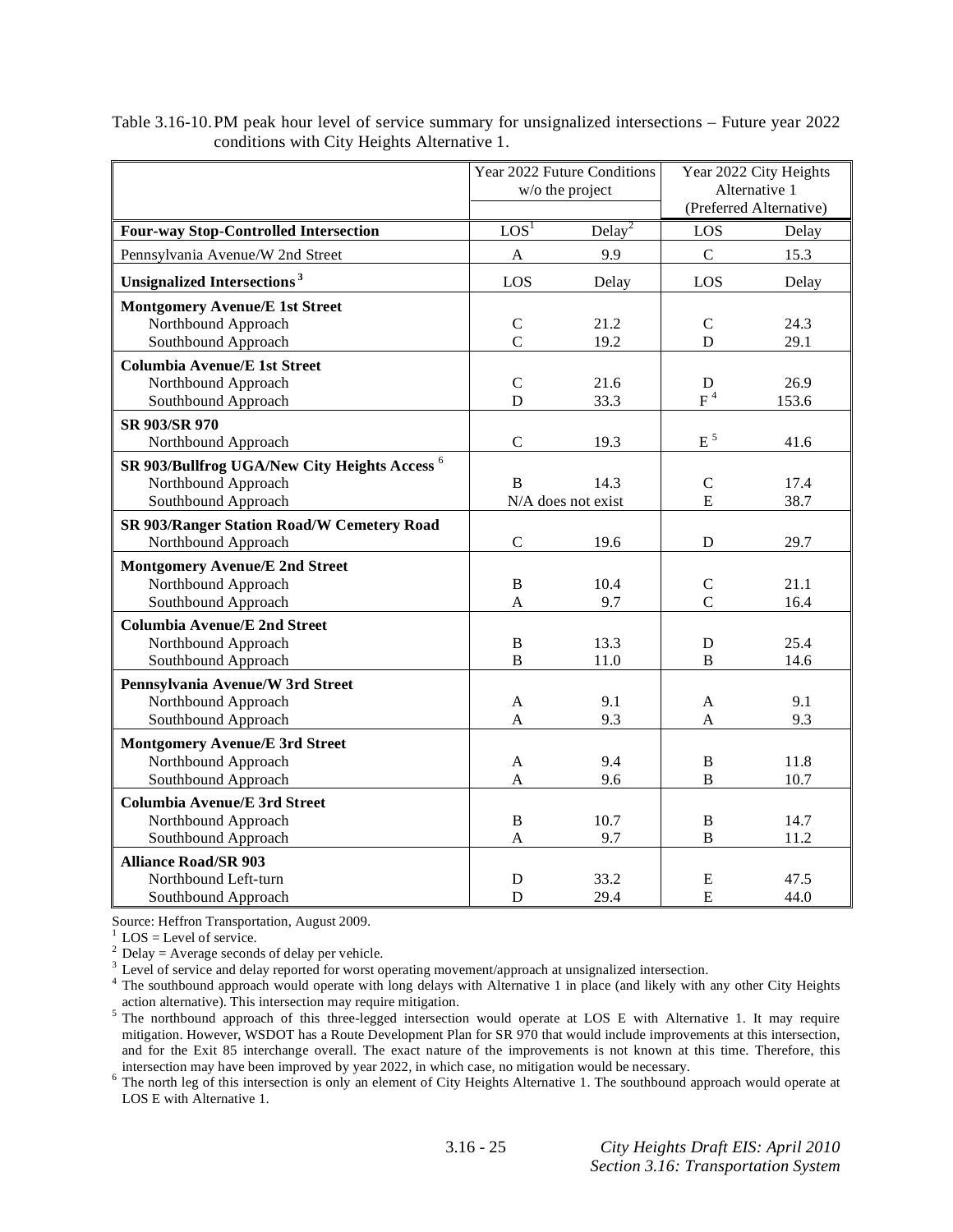*Alternative 1 – Preferred.* The traffic operations analysis determined that all of the signalized intersections within the Transportation study area, including those shown in the *Draft Transportation Plan* as signalized to serve future growth without the City Heights development, would operate at LOS B or better with full build-out and 90 percent occupancy of Alternative 1 (year 2022).

Most of the unsignalized intersections would also continue to operate at LOS D or better in 2022 with City Heights Alternative 1. The exceptions would be the southbound approach to the SR 903/CityHeights west access intersection (through the Cle Elum Pines property), which would operate at LOS E, as would the southbound approach of the SR 903/Alliance Road intersection. The additional traffic generated by Alternative 1, however, would not be enough to warrant a traffic signal at either intersection. Delays may occur for project traffic trying to turn onto SR 903; however, this would not affect the main flow of traffic on SR 903. Therefore, no mitigation is recommended for these intersections.

Alternative 1 City Heights traffic would also affect the southbound approach of the E 1st Street/Columbia Avenue intersection, causing that movement to degrade from LOS D to LOS F.

*Alternative 2 – Reduced Residential Density.* Because overall trip generation for Alternative 2 would be less than with Alternative 1, all study area intersections would operate at the same or better levels of service than with Alternative 1. The exception would be at the west access to the site, which would increase traffic on the north leg of the SR 903/Alliance Road intersection. As with Alternative 1, the volume of traffic at this access point would not likely be high enough to warrant a traffic signal. Therefore, no mitigation is recommended for this location.

The change in site access from Montgomery Avenue (in Alternative 1) to E 6th Street (in Alternative 2) would substantially reduce projects impacts at the Montgomery Avenue/1st Street and Montgomery Avenue/2nd Street intersections. These intersections would operate close to without-project conditions. If all of the trips assigned to Montgomery Avenue under Alternative 1 were to use Oakes Avenue instead, it would not degrade operations along this route. This is a worst-case condition since the grid of streets would allow traffic to disperse to other routes. The intersection of Oakes Avenue/W 1st Street would continue to operate at LOS B with Alternative 2 (14.2 seconds of delay per vehicle), and the intersection of Oakes Avenue/W 2nd Street would change from LOS A to LOS B (11.8 seconds of delay per vehicle).

*Alternative 3A – No Annexation, Development within the County under Single Ownership.* The level of service for traffic operations with Alternative 3A would be the same as those described for Alternative 2, due to the same residential and commercial land use components and access configuration in the conceptual land use plan.

*Alternative 3B – No Annexation, Development within the County under Multiple Ownerships.* The level of service with Alternative 3B would be the same or less as with Alternative 2 or 3A. Fewer residential units would be constructed in Alternative 3B (approximately 500 compared to 875 with Alternative 2 or 3A), resulting in lower overall traffic volumes.

*Alternative 4 – No Action.* Under the No Action alternative, all study area intersections would operate at LOS D or better in 2022 without the City Heights project. These levels of service assume some improvements to the roadway system and traffic control in accordance with the City of Cle Elum *Draft Transportation Plan* (May 2009), including installation of signals at three City intersections - Cemetery Road/W 1st Street, Oakes Avenue/W 2nd Street, and Stafford Avenue/W 2nd Street - and adding a twoway left-turn lane on SR 903 from east of Pine Street to west of Ranger Station Road.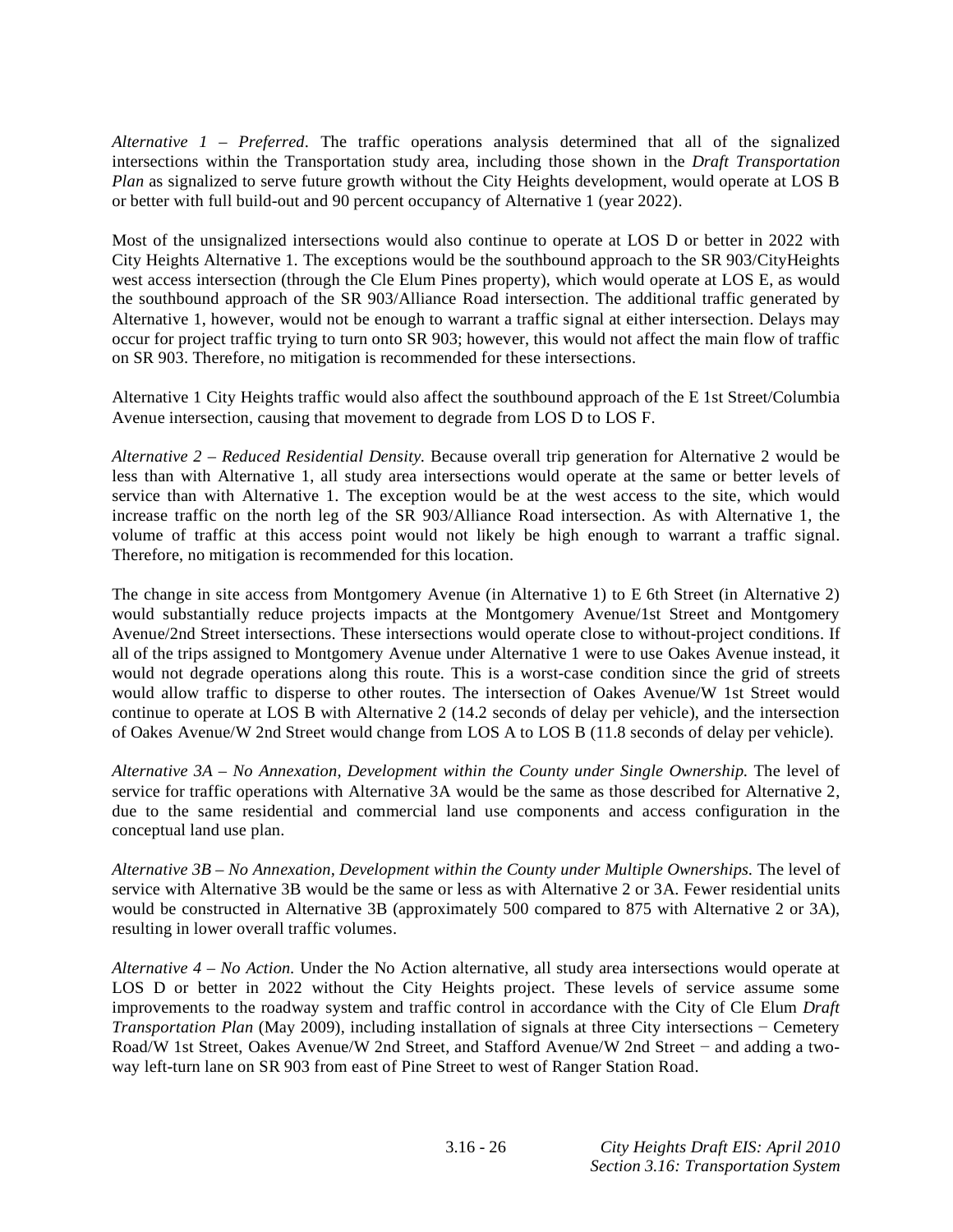#### **Site Access**

*Alternative 1 – Preferred.* Alternative 1 would have four vehicle access points along the length of the City Heights property (see Figure 2.6-1 in Chapter 2): one on the west end (through the Cle Elum Pines property), one at the east end (Columbia Avenue), and two in the middle (Stafford Street/Summit View Road, and Montgomery Avenue). This access configuration would result in project-related trips being distributed widely through City streets. It would also allow drivers who are accessing I-90 to minimize their travel through the Cle Elum core commercial area. The west access location (proposed through the Cle Elum Pines property) would allow drivers to access I-90 via SR 903 west of Cle Elum via Bullfrog Road. The Columbia Avenue access would allow drivers to access I-90 via the full diamond interchange at Exit 85; these trips would only use City of Cle Elum streets on the very eastern end of the City. The Alternative 1 proposed access configuration would also allow those drivers who have business in downtown more direct access via the Stafford Avenue/Summit View Road and Montgomery Avenue access points.

*Alternative 2 – Reduced Residential Density*. Alternative 2 would have fewer project trips than Alternative 1 due to a reduced number of dwelling units (875 compared to 985 with Alternative 1), but the same number of access points. Alternative 2 would provide similar connections to I-90 and downtown Cle Elum as those described for Alternative 1. At the west end, access would be via Alliance Road (instead of through the Cle Elum Pines Property as with Alternative1). In the center, the access would connect to E 6th Avenue instead of Montgomery Avenue (see Figure 2.6-2 in Chapter 2). The effect of these access changes are described above in the Level of Service section.

*Alternative 3A – No Annexation, Development within the County under Single Ownership.* Alternative 3A would have the same access configuration as Alternative 2, and the same projected number of vehicle trips. The function of the access points would not differ regardless of whether the site is in the County under Alternative 3A, or within the City (Alternative 1 or 2). Therefore, projected impacts on the off-site transportation system would be the same as described above for Alternative 2.

*Alternative 3B – No Annexation, Development within the County under Multiple Ownerships.* No organized approach to the construction of project access points would occur with Alternative 3B. The number of residential units would be lower (approximately 500 dwelling units) compared to Alternative 1, 2 or 3A. Therefore the number of trips through any one City or County intersection would be less than with those alternatives, and traffic impacts would be expected to be the same or less.

*Alternative 4 – No Action*. Under the No Action Alternative, no new points of access to the City Heights site would be constructed.

### **Public Service and Emergency Vehicle Access**

<u>.</u>

Internal roadways, particularly the Main Access Roads described in Draft EIS Section 2.9.4.3, would be designed to accommodate Cle Elum-Roslyn School District buses with student bus stops at appropriate locations. Because of low forecast traffic volumes on internal roadways, bus pullouts would not be needed since it is safer to have the buses stop in-lane and hold all approaching or following traffic while students embark or disembark the bus.<sup>12</sup> Cul-de-sac turn-arounds designed for fire equipment would also accommodate the turn-around needs of school buses. Accommodations for school bus access would be the same with any action alternative, since the Cle Elum-Roslyn School District would serve the City Heights development regardless of the City or County jurisdiction in which the project is developed.

 $12$  Concurrence received from the Cle Elum-Roslyn School District in the form of personal communication with Brian Twardoski, Director of Finance, Operations, and Athletics, March 3, 2010.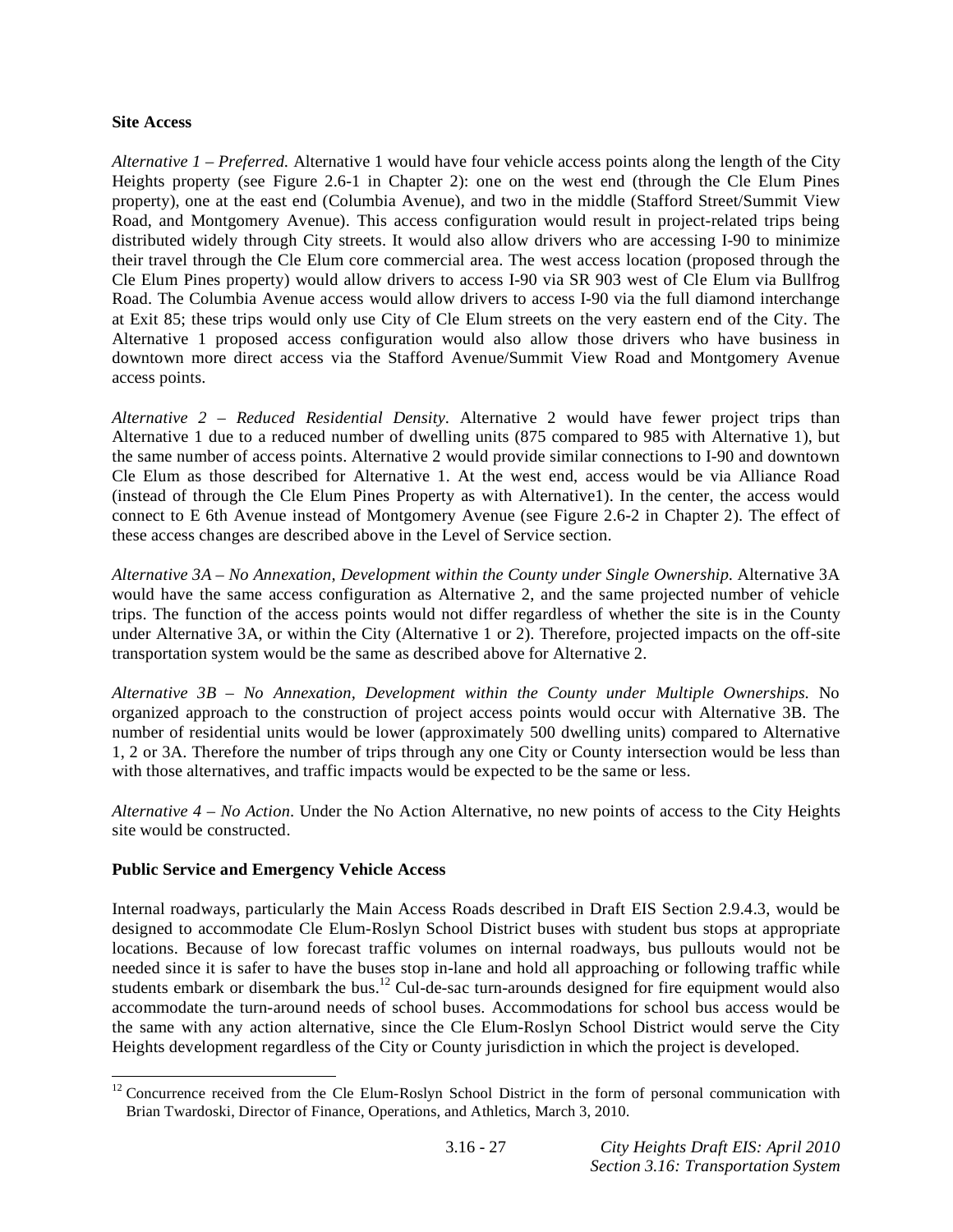Emergency vehicle access during construction and in the developed condition of the project would be provided along the Main Access Roads to each proposed Development Area, and would be enhanced by the connectivity provided by project roads to be improved within the power line easements.

Within the power line easements, roads would be designed to comply with City of Cle Elum (or Kittitas County( standards, depending on the alternative selected for implementation, and Fire Marshal requirements.

Snow removal would be the responsibility of the entity that owns the roads (i.e., private or City). Snow removal on private roads within the development would be performed by the City Heights Homeowner's Association; snow removal on public roads would be the responsibility of the City. Roads and building setbacks will be designed to provide sufficient snow storage areas so that snow piles would not block intersection sight lines. Snow plowing policies will be defined in the Development Agreement to be negotiated between the City and the project proponent, and enforced to provide for emergency vehicle access in winter months. If Alternative 3A or 3B is selected, conditions of project approval to be imposed by Kittitas County would likely address snow removal responsibilities.

During construction, fire hydrants and provisions for emergency vehicle access would be provided as required by the City Fire Department and/or County Fire Marshal (depending on the alternative selected), including maintenance of clear roadways to support the weight of heavy fire apparatus and tenders. In addition, signage would be installed to indicate routes to various locations within the project, and up-todate maps would be provided to emergency service providers.

*Alternative 1 – Preferred.* Internal roadways would be designed to meet the emergency access requirements of the City, local fire districts and Medic One, including standards for roadway width, maximum grade, and turn-arounds at dead-end streets.

*Alternative 2 – Reduced Residential Density.* Although Alternative 2 would have fewer dwelling units and fewer project trips compared to Alternative 1, provisions for public service access would be made in a similar manner to those described above with Alternative 1. In Alternative 2, however, Montgomery Avenue would be used for emergency access only. The east/west Collector Road across the site (described in Draft EIS Section 2.9.4.3) would be gated at Montgomery Avenue with a keyed access for emergency vehicles only. Other properties that use Montgomery Avenue/Deer Creek Road for access to the north would not be affected by the gate.

*Alternative 3A – No Annexation, Development within the County under Single Ownership.* Alternative 3A would be developed in accordance with Kittitas County standards, rather than City of Cle Elum. Where fire or emergency vehicle access requirements differ for Kittitas County compared to the City, the public service access design within the City Heights development may differ as well. Snow removal on public roads internal to the site would be the responsibility of the County.

*Alternative 3B – No Annexation, Development within the County under Multiple Ownerships.* Although this alternative would result in fewer residential units than Alternative 1, 2 or 3A, the County would still require designing public service access into overall site development. However, site development under multiple ownerships could result in less efficient provision of public services access.

*Alternative 4 – No Action*. Under the No Action Alternative, public service access to the site would not be altered from the present system of unimproved dirt trails on the property.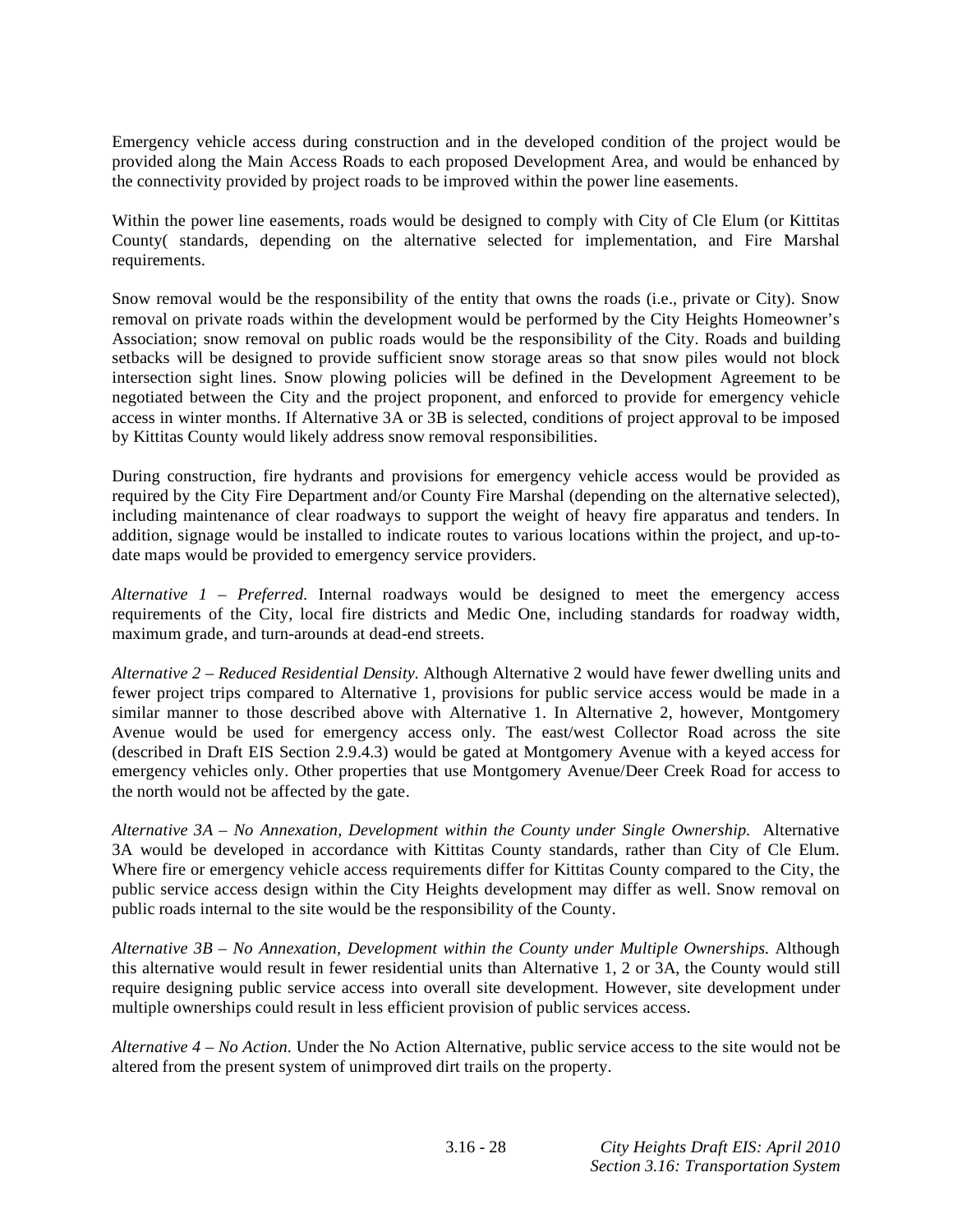### **Traffic Safety**

*Alternative 1 – Preferred.* The traffic accident analysis described in the Affected Environment section indicated no unusual safety conditions in the vicinity of the City Heights site. Full build-out of Alternative 1 is not expected to increase the number of traffic incidents other than in proportion to the affect of additional cars on City streets and WSDOT highways.

Internal roadways and site access connections to the existing City of Cle Elum street system and WSDOT State routes would be designed to meet City standards, including providing adequate sight distance at intersections. Internal streets will also be designed to minimize vehicle speeds through design principles. Therefore, no adverse safety impacts are expected with this alternative.

*Alternative 2 – Reduced Residential Density.* The potential traffic safety impacts of Alternative 2 would be approximately the same as those described for Alternative 1. Residential traffic would be proportionately less (875 dwelling units compared to 985 with Alternative 1). Commercial traffic would be proportionately more (40,000 square feet total in two locations on the site, compared to 20,000 square feet total in two locations with Alternative 1).

*Alternative 3A – No Annexation, Development within the County under Single Ownership.* The internal roadway system of the City Heights development would be built to Kittitas County standards under Alternative 3A. This would likely include wider roads than if developed under City standards. Vehicles tend to travel at higher speeds on wider roads, with the result that longer sight distance would be needed at internal project road intersections. However, there would be no reason to anticipate adverse safety impacts with this alternative.

*Alternative 3B – No Annexation, Development within the County under Multiple Ownerships.* Roadway connections to new development would be built as needed to serve various ownership parcels. It is not anticipated that there would be a coordinated internal roadway system. New roads would be built to Kittitas County standards (i.e., wider than City standards, as described with Alternative 3A). No adverse safety impacts would be expected with this alternative.

*Alternative 4 – No Action*. There would be no change in traffic safety associated with the property under the No Action Alternative, as there would be no development on the site.

### **Parking**

*Alternative 1 – Preferred.* Alternative 1 would provide on-site parking for each residential unit based on City code requirements (or as negotiated in the Development Agreement with the City). Parking would be provided for proposed neighborhood commercial uses, as well. A small amount of parking, either onstreet or in small parking lots, may be provided near proposed parks and public amenities. The Preferred Alternative would have sufficient parking to meet typical daily parking demand.

*Alternative 2 – Reduced Residential Density.* Parking would be provided in the same manner as described with Alternative 1. No adverse parking impacts would be anticipated.

*Alternative 3A – No Annexation, Development within the County under Single Ownership.* On-site parking would be provided in accordance with Kittitas County code requirements (or as negotiated in a Development Agreement with the County). No adverse parking impacts would be anticipated.

*Alternative 3B – No Annexation, Development within the County under Multiple Ownerships.* Parking requirements would be limited to those associated with single-family attached and detached units, in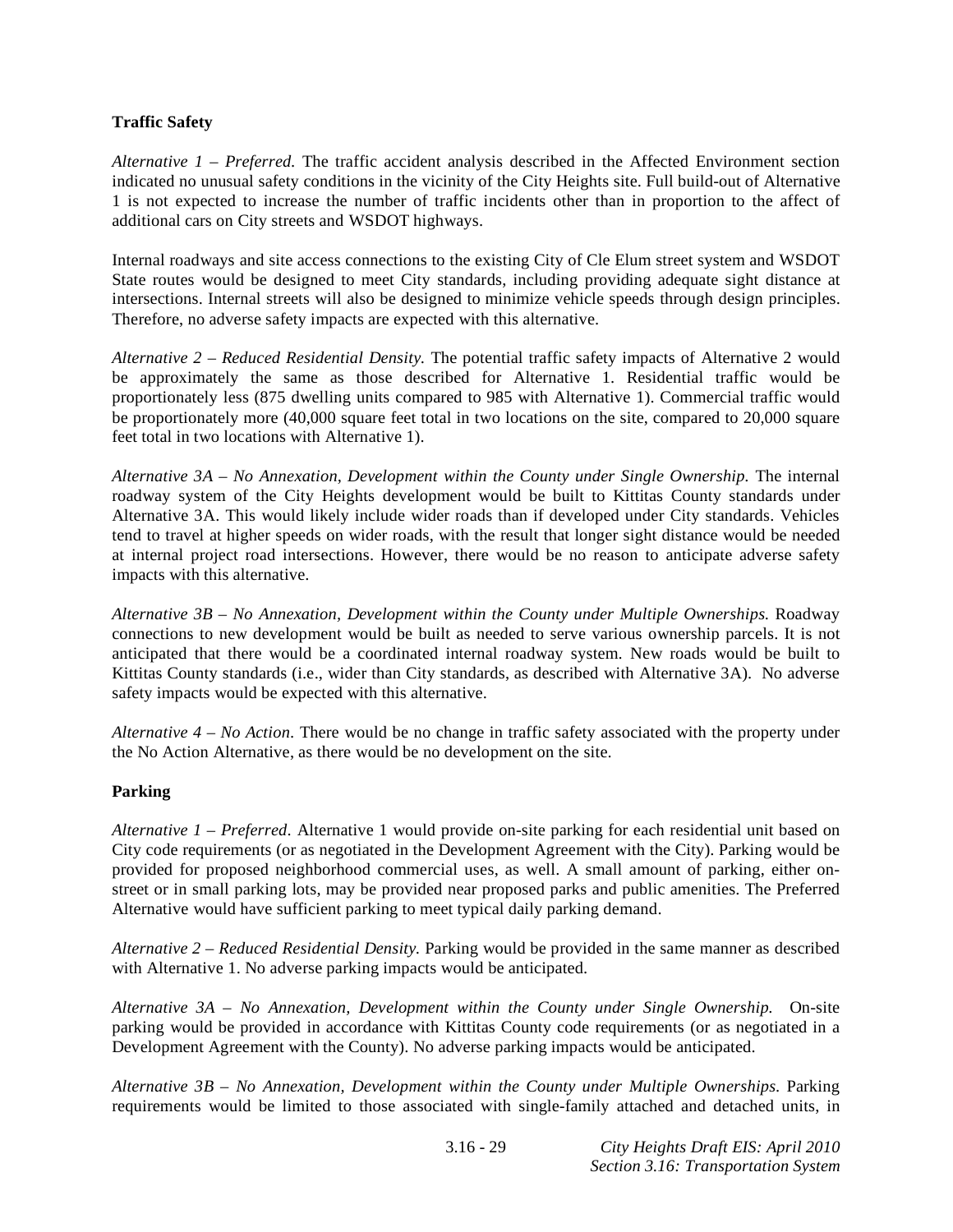accordance with Kittitas County code requirements. There would be no commercial areas, public parks or public amenities with this alternative.

*Alternative 4 – No Action*. No on-site parking would be provided with the No Action Alternative, as no development would occur on the property at this time.

### **Transit**

The provision of public transportation service (or lack of service) in the local area would not be altered by any City Heights development alternative, including No Action. To the extent that the City Heights population would add to the population base within the service area, it may become more viable in the future for transit service to be considered in the Cle Elum area.

### **Non-Motorized Facilities**

*Alternative 1 – Preferred*. The Alternative 1 conceptual land use plan includes approximately 155 acres of parks, open space, and public amenities. Approximately 9 miles of walking paths, hiking trails, and a multi-use path with bike access are proposed. This would provide for pedestrian activity within the development area, and would provide some pedestrian/bicycle connection to areas of the City of Cle Elum that are already developed. Also see the Possible Road Standard figures in Chapter 2 (Figures 2.9-2 through 2.9-5). Some configurations have sidewalks on one side only, or no sidewalks.

*Alternative 2 – Reduced Residential Density*. The Alternative 2 conceptual land use plan includes approximately 161 acres of parks, open space, and public amenities. With Alternative 2, only the 3.2-mile multi-use path with bike access would be constructed. Similar to Alternative 1, roads internal to the project may have sidewalks on one side only or no sidewalks with Alternative 2.

*Alternative 3A – No Annexation, Development within the County under Single Ownership*. The Alternative 3A conceptual land use plan includes approximately 161 acres of unimproved open space. No walking paths or hiking trails would be constructed with Alternative 3A. As with Alternative 1 or 2, roadways in Alternative 3A may have sidewalks on one side only or no sidewalks.

*Alternative 3B – No Annexation, Development within the County under Multiple Ownerships*. There would be no open space, trail system, or public amenities with Alternative 3B, and no sidewalks along road system internal to the development.

*Alternative 4 – No Action.* No non-motorized transportation improvements would be made on the site under the No Action Alternative.

### *MITIGATION MEASURES*

### **Mitigation Measures Included in the Development Proposal**

 Haul routes for construction traffic will be addressed with the Public Works Director prior to the initiation of any construction activity. Provisions will be made in the Development Agreement to be negotiated between the City and the project proponent for restoration of road surfaces damaged by construction traffic (if any).

*Alternative 1 – Preferred.* New internal roadways and intersections at access points would be constructed to City of Cle Elum standards, or standards negotiated as part of the Development Agreement with the City (see Draft EIS Section 2.9.4.3). Internal roadways would be designed to meet Fire Marshal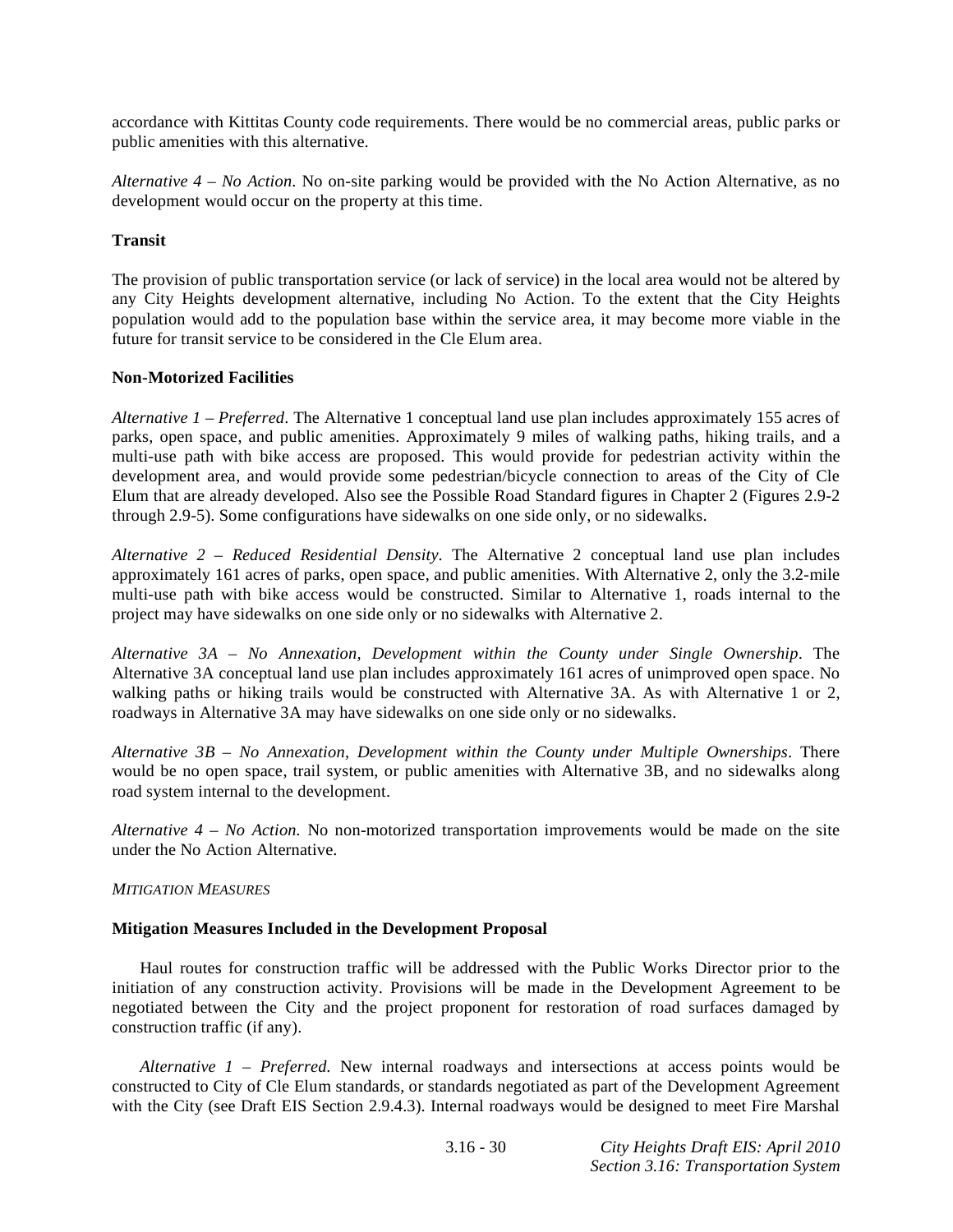requirements, emergency access requirements and access for school buses. Snow storage would also be designed into Alternative 1. Proportionate-share mitigation for project impacts to the transportation system would be negotiated as an element of the Development Agreement between the City and the project proponent.<sup>13</sup> The proposal includes reconstructing the substandard curve east of the Summit View/W 6th Street intersection to improve sight distance and roadway width.

*Alternative 2 – Reduced Residential Density*. Similar to Alternative 1, new internal roadways and intersections at access points to serve Alternative 2 would be constructed to City of Cle Elum standards or as negotiated in a Development Agreement with the City. Transportation system mitigation would also be a negotiated element of the Development Agreement.

*Alternative 3A – No Annexation, Development within the County under Single Ownership.* New internal roadways and intersections at access points to serve Alternative 3A would be constructed to Kittitas County standards, or as negotiated with the County. Proportionate-share mitigation for project impacts to the transportation system would also be negotiated between the project proponent and the County.

*Alternative 3B – No Annexation, Development within the County under Multiple Ownerships.* Road improvements to serve the 17 parcels within Alternative 3B would be constructed to Kittitas County standards. There would be no coordinated internal road system plan, and it is unlikely that a coordinated approach to transportation system mitigation could be achieved.

*Alternative 4 – No Action*. Because there would be no development on the site at this time with the No Action Alternative, there would be no need for transportation system mitigation measures with Alternative 4.

### **Applicable Regulations**

 $\overline{a}$ 

*Alternative*  $1$  *– Preferred.* In addition to complying with City of Cle Elum road improvement standards, the City Heights project would be required to obtain a permit from the Washington State Department of Transportation (WSDOT) and comply with State standards specified in that permit for any improvements constructed on SR 903 or other roads under WSDOT jurisdiction.

*Alternative 2 – Reduced Residential Density.* The same regulations would apply for Alternative 2 as those described for Alternative 1. Modifications to the intersection of SR 903/Alliance Road should be made in consultation with the Cle Elum-Roslyn School District.

*Alternative 3A – No Annexation, Development within the County under Single Ownership.* Under Alternative 3A, roadways would be designed and constructed to Kittitas County standards. Improvements to intersections with SR 903 or other State highways would require compliance with WSDOT standards through a permit to be obtained from this agency.

*Alternative 3B – No Annexation, Development within the County under Multiple Ownerships.* Under Alternative 3B, roadways would be designed and constructed to Kittitas County standards.

 $13$  The City Heights proportionate share would be calculated by dividing project traffic volumes by the sum of project traffic plus background traffic volumes.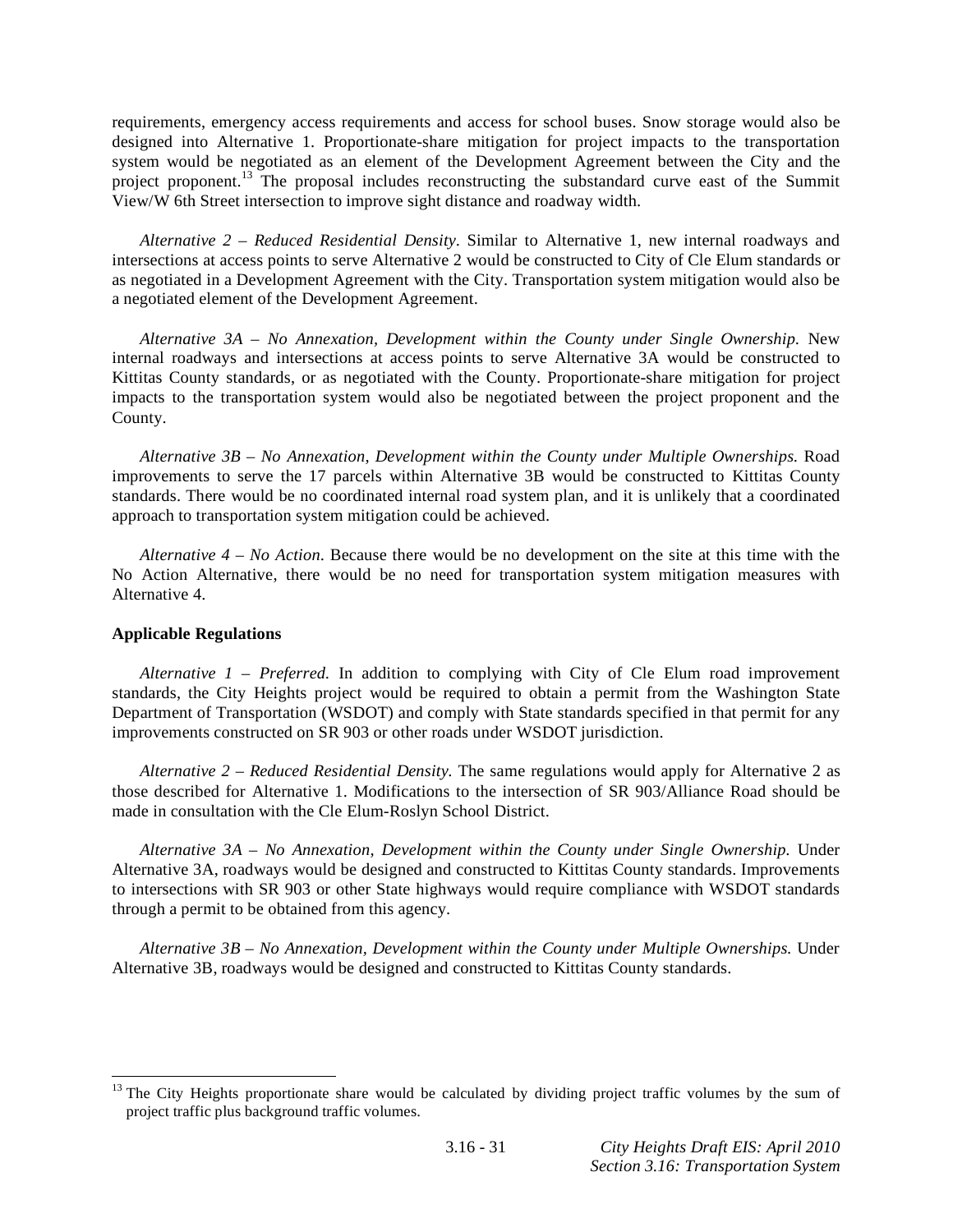#### **Other Recommended Mitigation Measures**

 Proportionate-share roadway, intersection, and traffic signal improvements to be required of the City Heights project, and the relative timing for these improvements, will be negotiated between the City (or County, depending on the alternative selected) and the project proponent during the Development Agreement process. Off-site improvements identified by the project traffic consultant to mitigate the PM peak hour trips and level of service impacts of the City Heights project are identified in this section to facilitate those negotiations.

*Alternative 1 – Preferred.* The project proponent should contribute to future round-abouts or traffic signals at four intersections if and when such improvements are warranted (e.g., an intersection must meet minimum volume thresholds before a traffic signal is installed). These intersections would operate at poor levels of service in the future without the City Heights development, and have been identified as needed improvements in the City of Cle Elum *Draft Transportation Plan* (May 2009). The intersections are:

- W Cemetery Road/W 1st Street. PM peak hour traffic generated by Alternative 1 of the City Heights project would represent about 10 percent of total traffic through this intersection in the year 2022.
- Oakes Avenue/W 2nd Street. PM peak hour traffic generated by Alternative 1 of the City Heights project would represent about 30 percent of total traffic through this intersection in the year 2022.
- N Stafford Avenue/W 2nd Street (SR 903). PM peak hour traffic generated by Alternative 1 of the City Heights project would represent about 29 percent of total traffic through this intersection in the year 2022.
- E 1st Street /Columbia Avenue. PM peak hour traffic generated by Alternative 1 of the City Heights project would represent about 20 percent of total traffic through this intersection in the year 2022.

*Alternative 2 – Reduced Residential Density.* The same off-site improvements as those identified to mitigate the impacts of Alternative 1 would be needed to achieve acceptable levels of service at study area intersections with full build-out and occupancy of Alternative 2. However, the proportionate share of the improvements would be less, except at the intersection of Oakes Avenue/W 2nd Street where the project share could increase up to 50 percent.

*Alternative 3A – No Annexation, Development within the County under Single Ownership.* The same improvements listed for Alternative 2 would be needed if Alternative 3A were selected for implementation.

*Alternative 3B – No Annexation, Development within the County under Multiple Ownerships*. If Alternative 3B were selected, individual developers of the 17 parcels should be required to contribute proportionate-share costs to future signalization at the same four intersections:

- W Cemetery Road/W 1st Street
- Oakes Avenue/W 2nd Street
- N Stafford Avenue/W 2nd Street (SR 903)
- E 1st Street/Columbia Avenue.

Because the site would be in the County under Alternative 3A or 3B, and several impacted intersections would be within the City, a mechanism for proportionate-share cost responsibility would likely be required through SEPA mitigation.